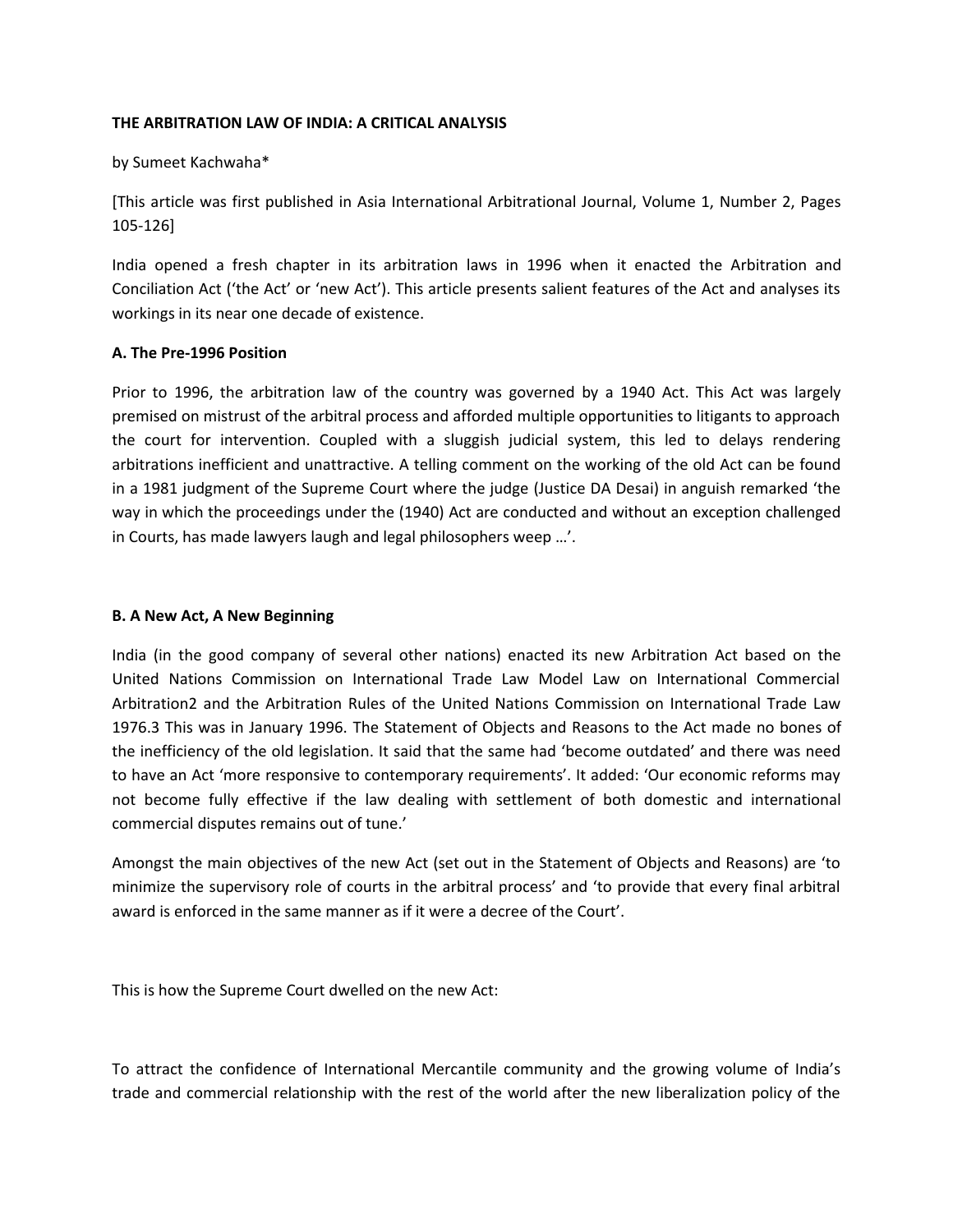Government, Indian Parliament was persuaded to enact the Arbitration & Conciliation Act of 1996 in UNCITRAL model and therefore in interpreting any provisions of the 1996 Act Courts must not ignore the objects and purpose of the enactment of 1996. A bare comparison of different provisions of the Arbitration Act of 1940 with the provisions of Arbitration & Conciliation Act, 1996 would unequivocally indicate that 1996 Act limits intervention of Court with an arbitral process to the minimum.4

#### **C. The Scheme of the Act**

The Act is a composite piece of legislation. It provides for domestic arbitration, international commercial arbitration, enforcement of foreign award and conciliation (the latter being based on the UNCITRAL Conciliation Rules of 1980).

The more significant provisions of the Act are to be found in Parts I and II thereof. Part I contains the provisions for domestic and international commercial arbitration. Any arbitration to be conducted in India would be governed by Part I, irrespective of the nationalities of the parties. Part II provides for enforcement of foreign awards.

Part I is more comprehensive and contains extensive provisions based on the Model Law. It provides, inter alia, for arbitrability of disputes, nonintervention by courts, composition of the arbitral tribunal, jurisdiction of the arbitral tribunal, conduct of the arbitration proceedings, recourse against arbitral awards and enforcement. Part II, on the other hand, is largely restricted to enforcement of foreign awards governed by the Convention on the Recognition and Enforcement of Foreign Arbitral Awards5 or the Convention on the Execution of Foreign Arbitral Awards.6 Part II is thus, (by its very nature) not a complete code. This led to judicial innovation by the Supreme Court in the case of Bhatia International v Bulk Trading.7 Here the Indian court's jurisdiction was invoked by a party seeking interim measures of protection in relation to an arbitration under the Rules of Arbitration of the International Chamber of Commerce International Court of Arbitration8 to be conducted in Paris. The provision for interim measure (s 9) was to be found in Part I alone (which applies only to domestic arbitration). Hence, the court was faced with a situation where there was no proprio vigore legal provision under which it could grant interim measures of protection. Creatively interpreting the Act, the Supreme Court held that the 'general provisions' of Part I would apply also to offshore arbitrations, unless the parties expressly or impliedly exclude applicability of the same. Hence, by judicial innovation, the Supreme Court extended the general provisions of Part I to foreign arbitrations as well.

It may be stated that this was premised on the assumption that the Indian courts would otherwise have jurisdiction in relation to the matter (in the international sense). This became clear in a subsequent decision of the Supreme Court in Shreejee Traco (I) Pvt Ltd v Paperline International Inc.9 Here the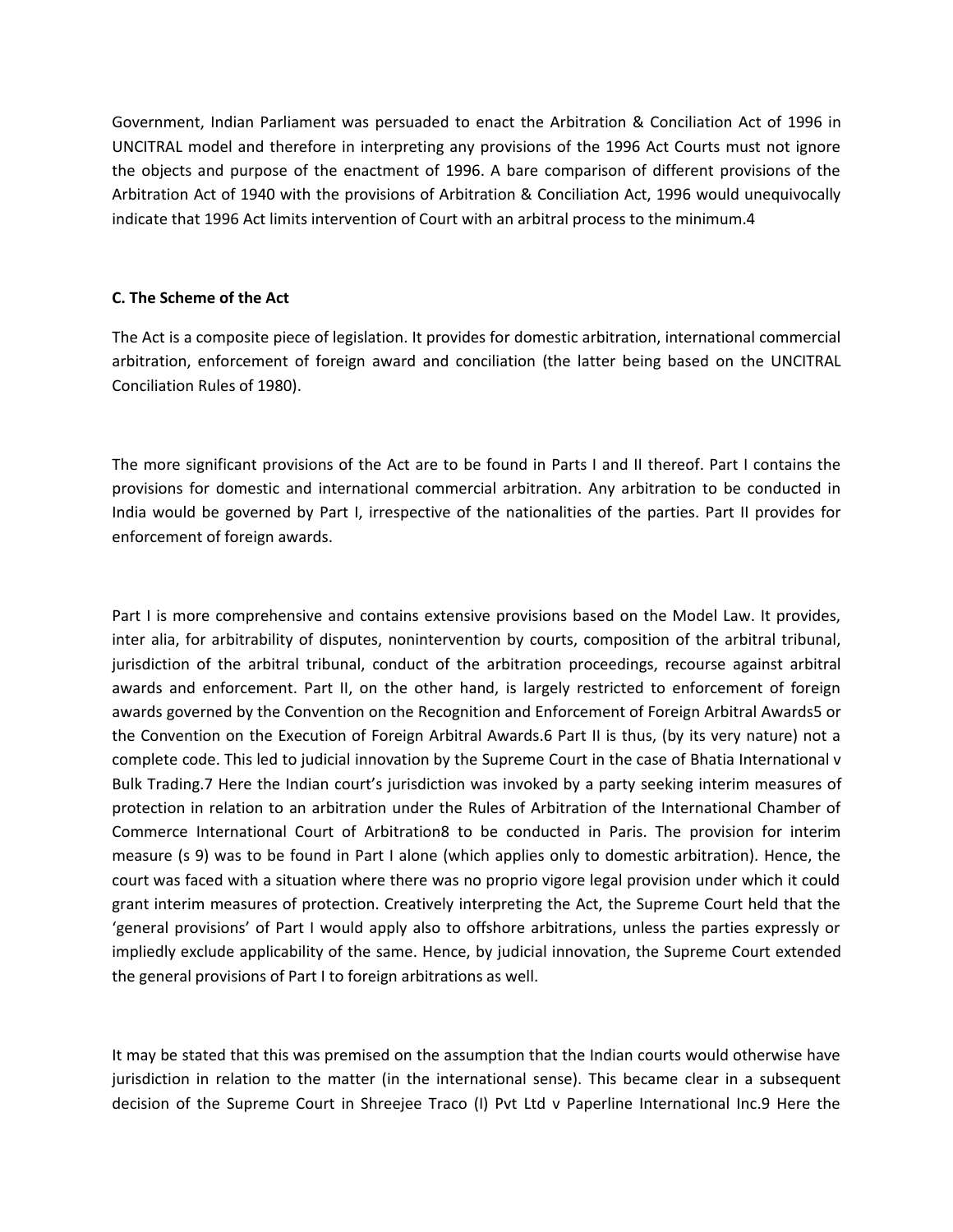court's assistance was sought for appointing an arbitrator in a foreign arbitration. The power of appointment by the court exists under s 11 of Part I of the Act (which applies to domestic arbitration alone). The court declined to exercise jurisdiction. It found that the arbitration was to be conducted in New York and that the law governing the arbitration proceedings would be the law of seat of the arbitration. Hence, the extension of Part I provisions to foreign arbitrations sanctified byBhatia10 would not be resorted to in every case. The Indian courts would have to first determine if it has jurisdiction, in the international sense.

# **D. Salient Features of the Act**

The Act applies to all types of arbitrations, viz statutory or non-statutory, institutionally administered or ad hoc, the only qualification being that the dispute must be arbitrable.11 The salient features of the Act are discussed below.

# **1. Arbitration Agreement Defined**

An arbitration agreement has to be in writing, and may be even contained in an exchange of letters or any other means of telecommunication which provide a record of the agreement. The agreement need not be signed and the unsigned agreement affirmed by the parties' conduct would be valid as an arbitration agreement.12 An arbitration agreement would also be considered to be in writing if there is an exchange of a statement of claim and defence in which the existence of the agreement is alleged by one party and not denied by the other.13

# **2. Arbitrability of Disputes**

The Act states that the relationship between the parties need not be contractual. Hence, a dispute in tort can also be referred. The Supreme Court in the case of Renu Sagar Power Co v General Electric Co14 stated this as follows:

The question is not whether the claim lies in tort but the question is whether even though it has lain in tort it 'arises out of' or is 'related to' the contract, that is to say, whether it arises out of the terms of the contract or is consequential upon any breach thereof.

The court in Renu Sagar I also approved an English decision in the case of Woolf v Collis Removal Service15 where the Court of Appeal held that though the claim in negligence was a claim in tort and not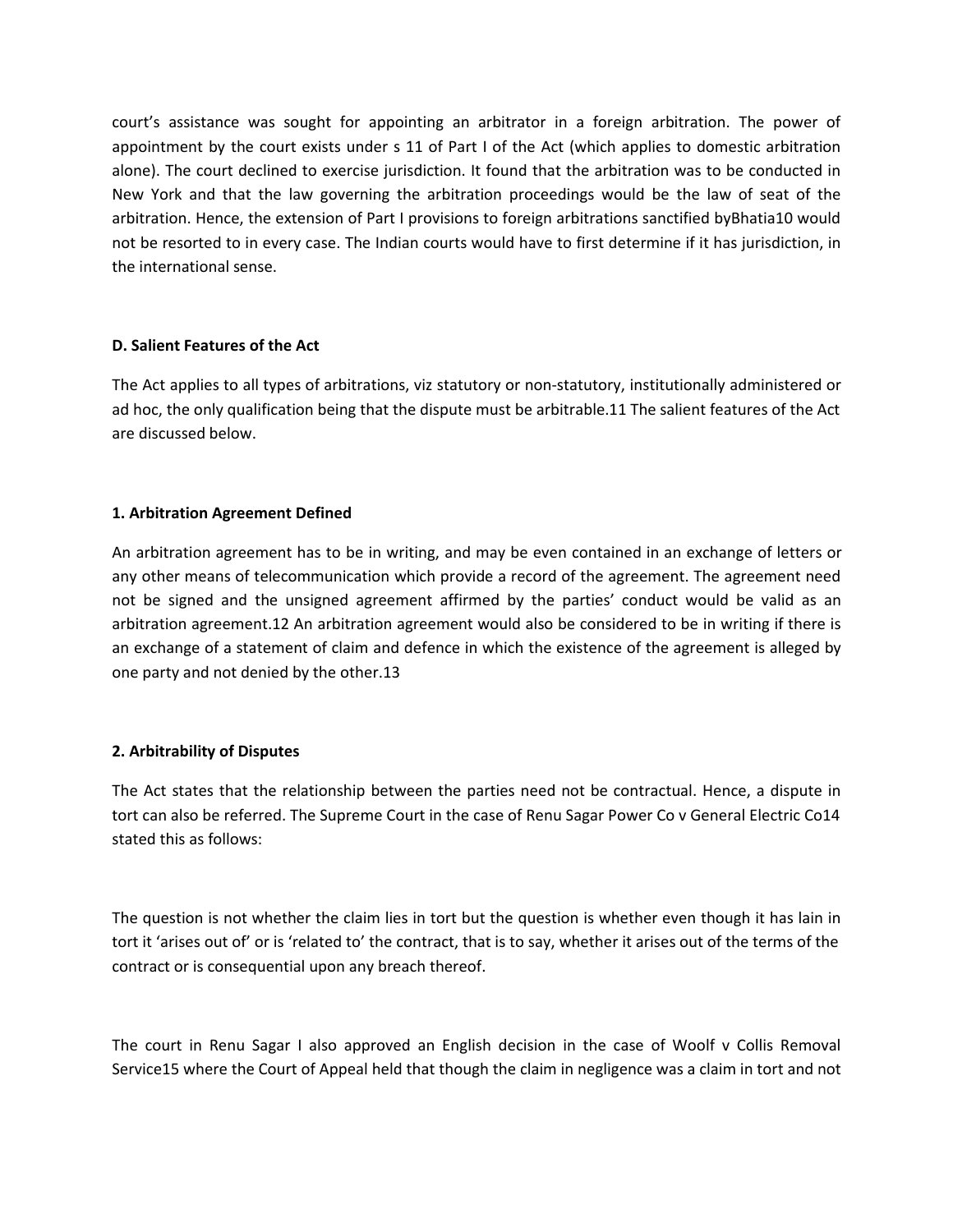under contract, yet there was a sufficiently close connection between that claim and the transaction to bring the claim within the arbitration clause. Citing this, the court in Renu Sagar I continued:

this authority clearly shows that even though a claim may not directly arise under the contract which contains an arbitration clause, if there was sufficient close connection between that claim and the transaction under the contract, it will be covered by the arbitration clause.

Hence, whether an action lies in tort or contract, it would lie before an arbitral forum, unless it can be demonstrated that the cause of action is de hors the contract which contains the arbitration clause.

A controversy arose as to whether arbitrators would have jurisdiction to order specific performance of a contract. The High Court of Delhi held16 that the power to grant specific performance is discretionary and statutorily conferred on civil courts under the Specific Relief Act 1963. Hence, an arbitral tribunal would have no such power. On the other hand, the High Courts of Punjab, Bombay and Calcutta17 took the view that arbitrators could grant specific performance. The Supreme Court put to rest the controversy in Olympus Superstructures Pvt Ltd v Meena Vij ay Khetan18 and held that arbitrators do have the power to order specific performance of a contract. The court relied on Halsbury's Laws of England19 which states that the differences or disputes which may be referred must consist of 'a justifiable issue triable civilly. A fair test of this is whether the difference can be compromised lawfully by way of accord and satisfaction.'

In the case of Hindustan Petroleum Corporation v Pink City,20 the respondent resisted arbitration on the ground that the cause of action made out by the claimant (ie short delivery and tampering with weights and measures and seals) was essentially a criminal offence under special statutes. It was contended that the respondent's conduct could be investigated only by officers so authorised under statute and that the offence, if any, can be tried only by a court of competent jurisdiction and not by an arbitrator. The Supreme Court negatived this contention, holding that the claimant had rights under the contract which are independent of the statutory provisions and hence the contractual rights could be enforced through the arbitration process: 'The existence of dual procedure; one under the criminal law and the other under the contractual law is a well-accepted legal phenomenon in Indian jurisprudence.'21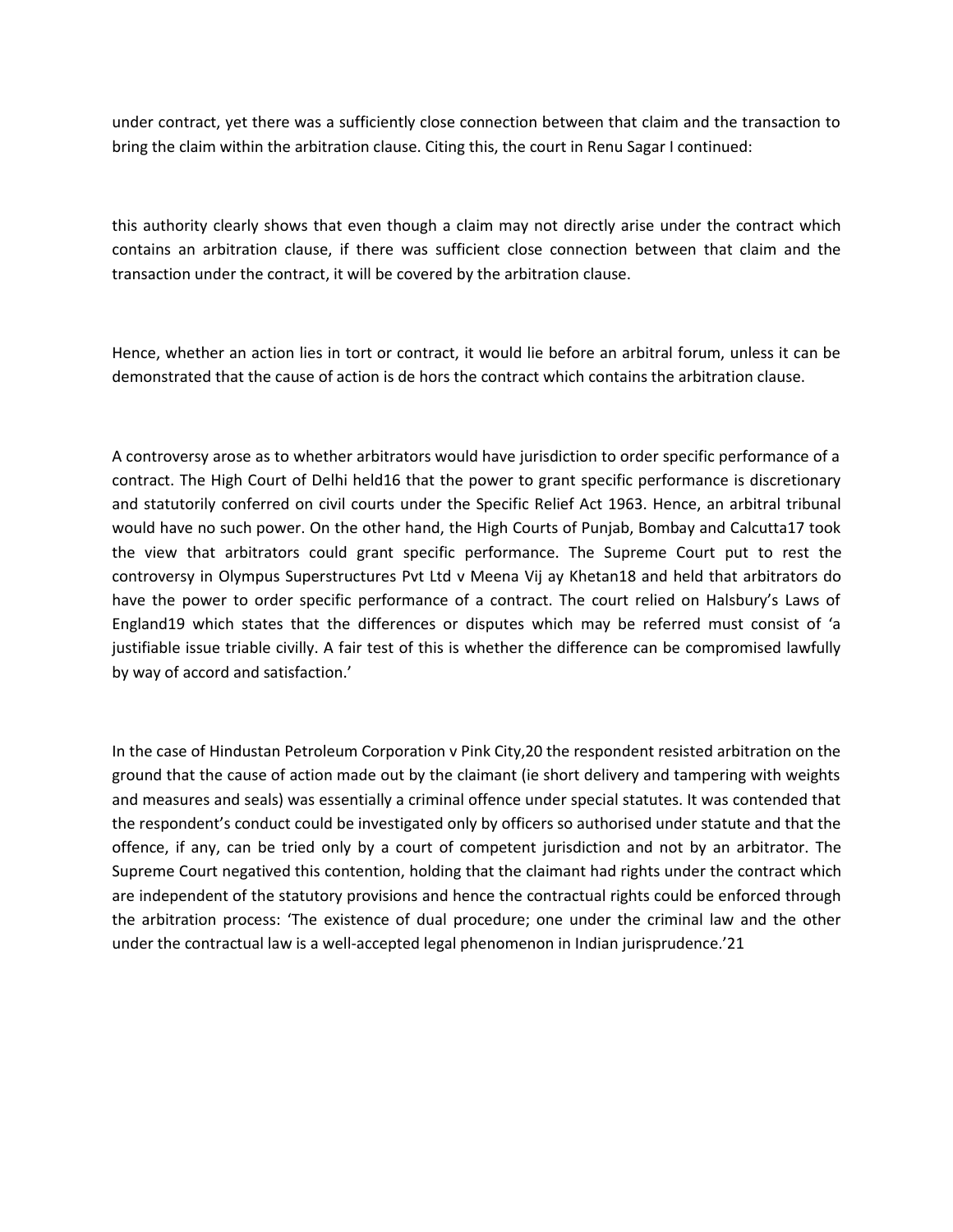The Supreme Court has, however, held that a claim for winding up22 is not arbitrable and hence a court action for winding up cannot be dismissed on a contention that the parties had entered into an arbitration agreement.

The case of Man Roland v Multicolour Offset23 made a significant inroad into the sanctity of an arbitration agreement. Here the Supreme Court held that the Monopolies and Restrictive Trade Practices Commission of India ('Commission') would have jurisdiction to entertain a claim for damages arising out of an alleged 'unfair trade practice' (in this case, sale of alleged defective goods and deficiency in services). The contract between the parties contained an arbitration agreement providing for arbitration in Paris, under ICC Rules with German law applying. The Supreme Court held that the Monopolistic and Restrictive Trade Practices Act 1969 ('MRTP Act') provides for statutory remedies in respect of statutorily defined offences and these remedies are in addition to the usual remedies available to the parties under the Contract Act. Hence, the complaint for damages under the MRTP Act would be maintainable despite an arbitration agreement between the parties. This case assumes significance, for an 'unfair trade practice' is defined rather widely under the MRTP Act. It includes any 'unfair or deceptive practice' for sale of goods or services. The Indian claimant here was thus able to bypass the arbitration agreement and sue for damages in India (with Indian law applying) by adapting the MRTP route.

# **3. Expert Determination Distinguished from Arbitration**

The Supreme Court had occasion to consider this extensively in the case of KK Modi v KN Modi24 where, after citing Mustill & Boyd's Commercial Arbitration25 and Russell on Arbitration,26 it concluded that, by and large, there were no conclusive tests one could follow to determine whether the agreement was to refer an issue to an expert or whether the parties had in fact agreed to resolve disputes through arbitration. It held:

therefore our courts have laid emphasis on (1) existence of disputes as against intention to avoid future disputes; (2) the tribunal or forum so chosen is intended to act judicially after taking into account relevant evidence before it and the submissions made by the parties before it; and (3) the decision is intended to bind the parties. Nomenclature used by the parties may not be conclusive. One must examine the true intent and purport of the agreement.27

#### 4. International Commercial Arbitration

As mentioned earlier, the Act governs both domestic and international commercial arbitrations through Part I. There are only two situations where Part I treats domestic arbitration differently from international commercial arbitration. One is in relation to an appointment of an arbitrator by the court and the other is in relation to the determination of governing law (and these are discussed below).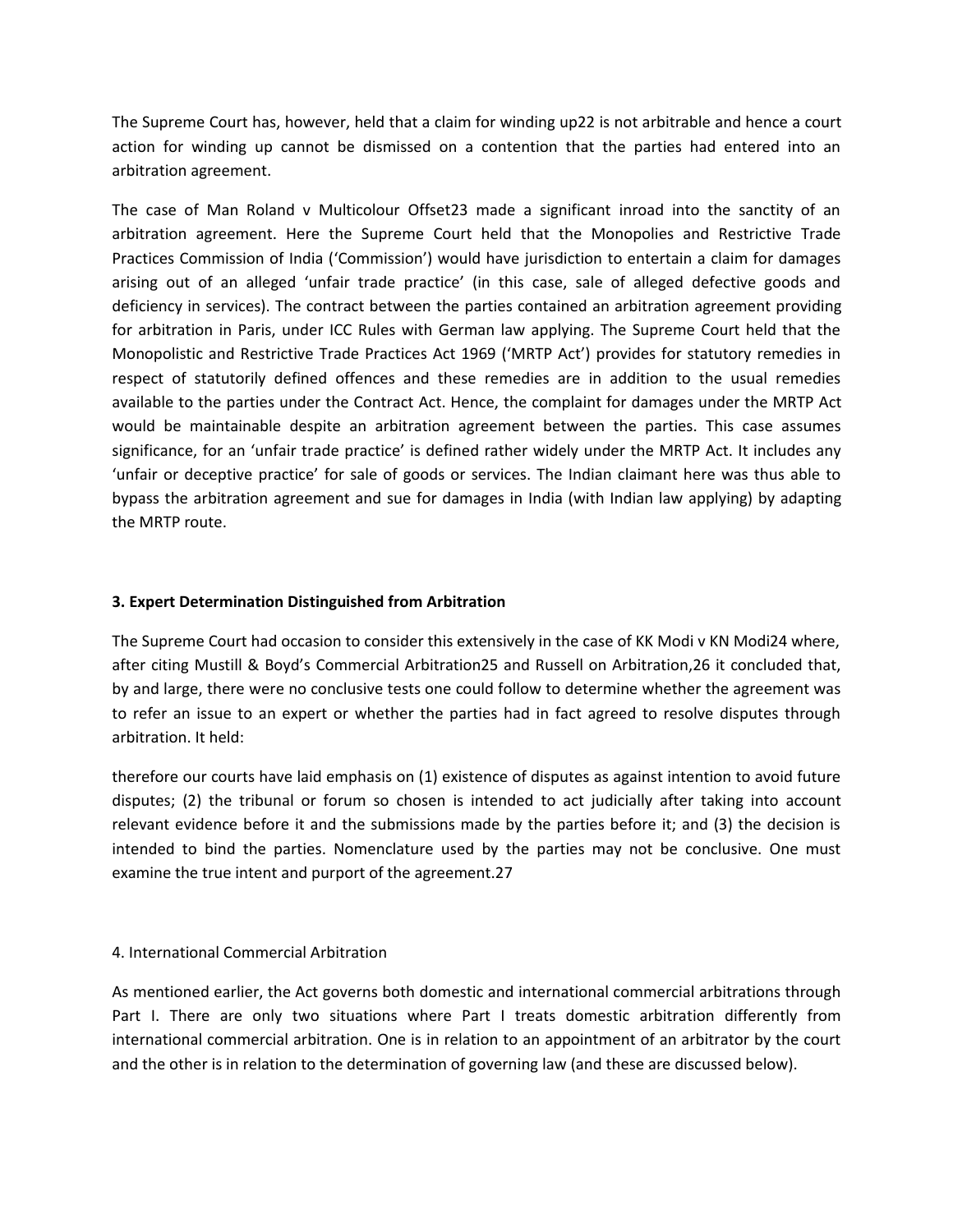'International commercial arbitration' is defined as an arbitration where at least one of the parties is a national or habitual resident in any country other than India or a body corporate which is incorporated in any country other than India or a company or association or a body of individuals whose 'central management and control'28 is exercised in any country other than India.29

# **5. The Principle of Non-intervention by the Courts**

The principle that the courts shall not interfere in arbitral proceedings is a fundamental theme underlying the Act. Indeed the Act contemplates of only three situations where judicial authority may intervene in arbitral proceedings. These are:

- i. appointment of arbitrators, where the parties' envisaged method for the same fails (s 11);
- ii. ii. ruling on whether the mandate of the arbitrator stands terminated due to inability to perform his functions or failure to proceed without undue delay (s 14(2)); and
- iii. iii. provide assistance in taking evidence (s 27).
- iv. As would be noticed, Indian law is far more restrictive in allowing court intervention (compared to the Model Law).
- v.

Section 5 of the Act provides, through a non-obstante clause, that in ma ers governed by Part I, no judicial authority shall interfere except where so provided for.

Section 8 is a companion section. It states that a judicial authority before which an action is brought in a matter which is the subject matter of an arbitration agreement shall refer the parties to arbitration. The only condition being that the party objecting to the court proceedings must do so no later than his first statement on the substance of the dispute. In the meanwhile, the arbitration proceedings may be commenced and continued with and an award rendered.

Two points are noteworthy. The first is that s 5 (departing from the Model Law) contains a non-obstante clause. Section 8 also departs from the Model Law. The corresponding provision (Art 8 of the Model Law) permits the court to entertain an objection to the effect that the arbitration agreement is 'null and void inoperative or incapable of being performed'. The departures made by the Indian law demonstrate the legislative intent to keep the courts out and let the arbitral stream flow unobstructed.

By and large the Indian courts have well understood the spirit and intent behind the principle of nonintervention. Thus, in CDC Financial Services (Mauritius) Ltd v BPL Communications30 the respondent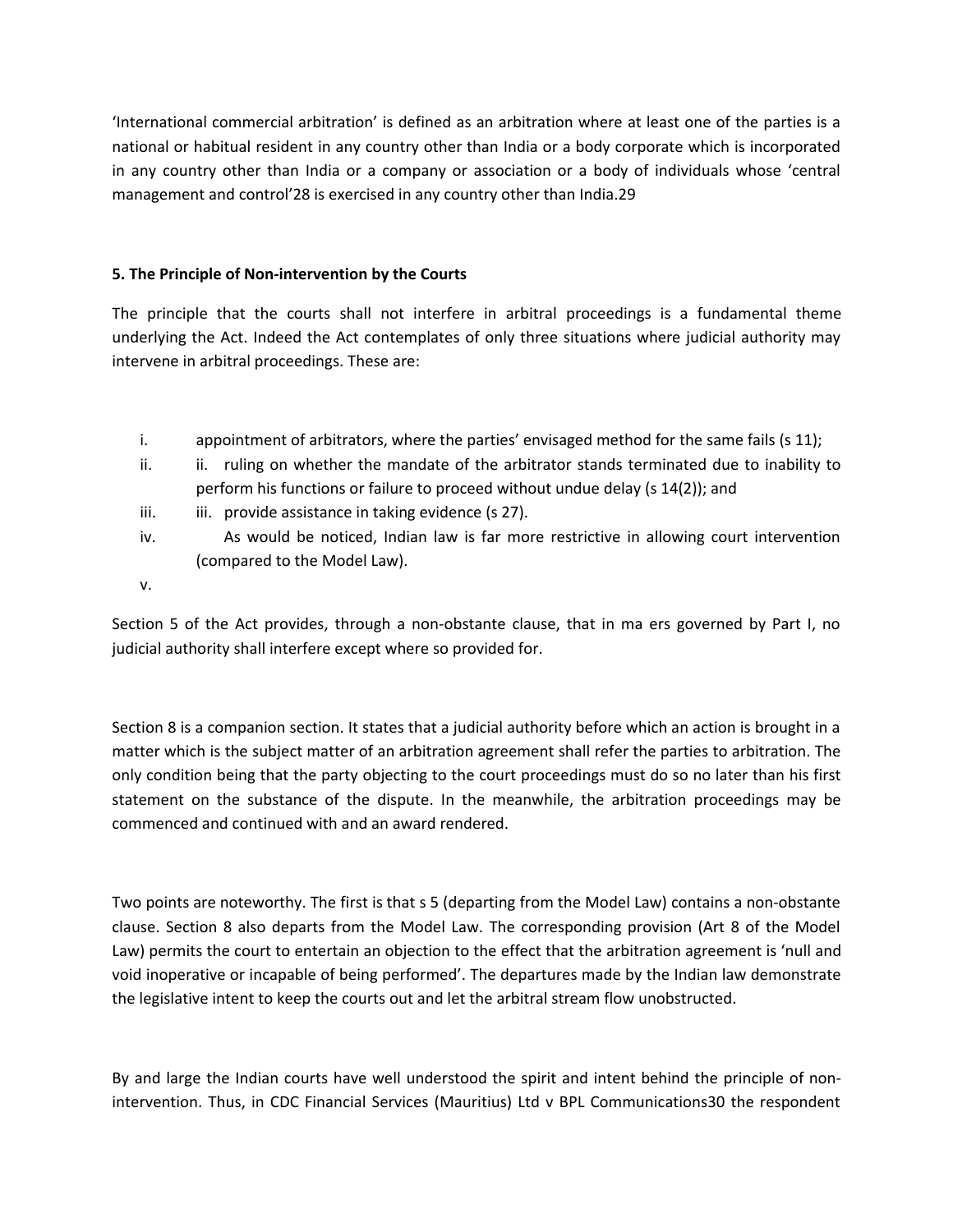obtained an antiarbitration injunction from the High Court on the ground that the pledge of shares which was sought to be enforced through arbitration would enable the claimants to take control of a telecom company which (as it was a foreign company) would be contrary to Indian law. On appeal, the Supreme Court rejected this contention, stating that this was a plea on merits and thus within the sole jurisdiction of the arbitrators. Interestingly, the court not only vacated the injunction, it also restrained the respondent from moving any further applications 'which would have the effect of interfering with the continuance and conclusion of the arbitration proceedings'.31 In Sukanaya Holdings v Jayesh Pandya,32 however, the Supreme Court refused to stay the court action on the ground that the subject matter of the arbitration agreement was not the same as the subject matter of the civil suit. Besides, the parties in the two actions were not identical. The court held that the entire subject matter of the suit should be the subject matter of the arbitration agreement in order for the mandatory provisions of s 8 to apply.

#### **6. Interim Measures of Protection**

A party which seeks interim measures has essentially two avenues open to it. It can approach the court or it can approach the arbitral tribunal. Section 9 enables a party to approach a competent court33 before or during the arbitral proceedings or even after the award is pronounced, but before it is enforced. The Model Law in fact has a more restrictive provision: it does not contemplate recourse to a court for an interim measure after the award is pronounced (Art 9).

The Supreme Court in the case of Sundaram Finance v NEPC34 held that if a court is approached before the arbitral proceedings are commenced, the applicant must issue a notice to the opposing party invoking the arbitration clause or, alternatively, the court would have to be first satisfied that the applicant will indeed take effective steps to commence the arbitral proceedings without delay. Further, the court would have to be satisfied that there exists a valid arbitration agreement between the parties.35

The arbitral tribunal also has powers to make an order for any interim measure of protection or to provide appropriate security in connection with the measures ordered (s 17). However, this provision is perceived to be ineffective and usually not resorted to. This is for several reasons. Firstly, the applicant has to wait for the arbitral tribunal to be constituted (thus ruling out this route in the case of urgency). Further, there are no sanctions if the order is disobeyed. From a practical viewpoint also, third parties cannot be affected. Further, any interim measure would come to an end with the making of an award (unlike a court obtained order which can continue till enforcement).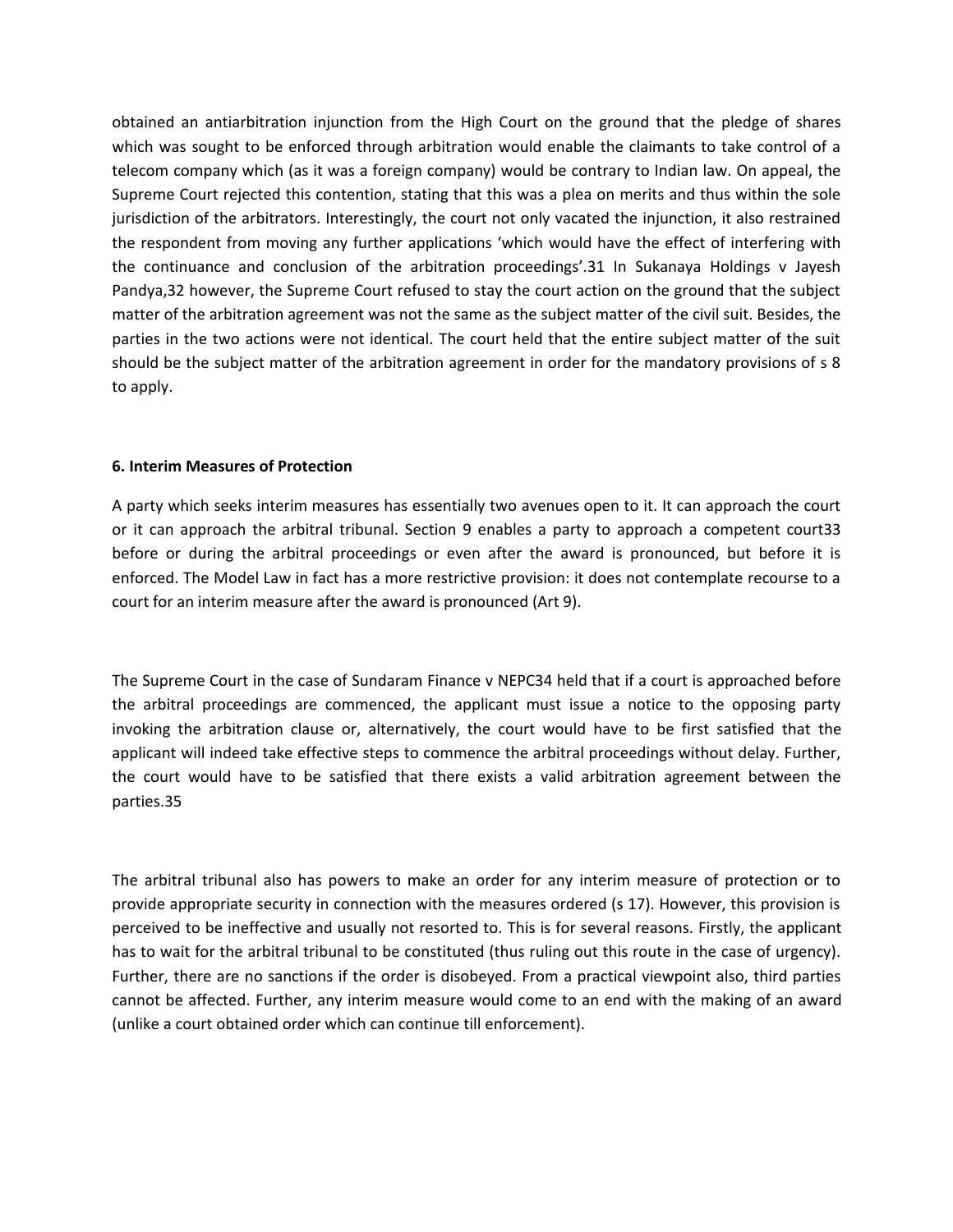Commenting upon the inherent limitations of the provision, the Supreme Court in MD Army Welfare Housing Organisation v Sumangal Services36 stated:

the power of the arbitrator is a limited one. He cannot issue any direction which would go beyond the reference or the arbitration agreement. An interim order must relate to the protection of the subjectmatter of dispute and the order may be addressed only to a party to the arbitration. It cannot be addressed to other parties … no power is conferred upon the Arbitral Tribunal to enforce its order nor does it provide for judicial enforcement thereof.

It may be mentioned that orders passed under ss 9 and 17 are appealable.37

# **7. Arbitrators**

# **a. Appointment of Arbitrators**

The Act allows full freedom to the parties in the matter of appointment of arbitrators. However, if there is a failure of the parties' agreed mechanism for appointment, the Chief Justice of a High Court (in the case of a domestic arbitration) or the Chief Justice of the Supreme Court of India (in the case of an international commercial arbitration) may be approached for this purpose. This is the first instance in which the Act envisages recourse to a court in relation to arbitration proceedings.

The Act demonstrates its sensitivity towards a foreign litigant embroiled in an arbitration in India. Thus, while parties to a domestic dispute have to approach the Chief Justice of the High Court of the state, the parties in an international commercial arbitration would be able to approach the highest judicial officer of the country, viz, the Chief Justice of India. (In contrast, the Model Law envisages the appointment to be made by a court.38) Commenting on the mandate resting on the highest judicial officer of the land, the Supreme Court in Konkan Railway Corporation v Rani Construction Pvt Ltd39 commented:

The function has been le to the Chief Justice or his designate advisedly, with a view to ensure that the nomination of the arbitrator is made by a person occupying high judicial office or his designate, who would take due care to see that a competent, independent and impartial arbitrator is nominated.

A question arose as to whether the Chief Justice is required to carry out his duty (of appointment) in an administrative or in a judicial capacity. If the Chief Justice is required to act in a judicial capacity, a certain procedure would have to be followed which would necessarily entail delays and the decision may tend to embarrass the arbitrator's jurisdiction to decide issues of merit or jurisdiction independently. There may also be a possibility of conflicting decisions. After some difference of opinion, the controversy was finally se led by a Constitution Bench of the Supreme Court (ie a bench comprising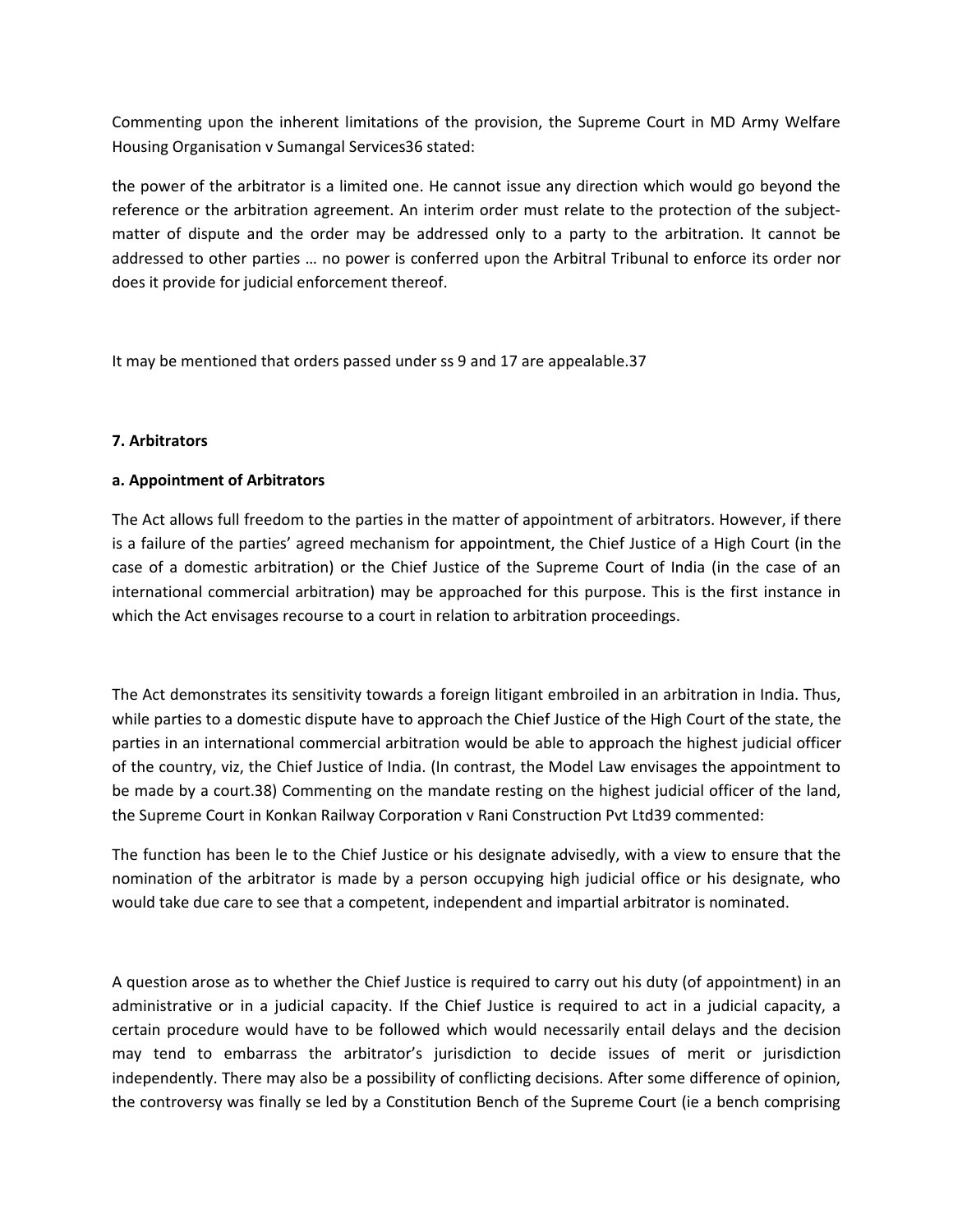of five judges) in the Konkan case.40 Here the court unanimously held that the function of appointment is administrative in nature and not judicial. It held that one of the objects of the law is to have the arbitral tribunal constituted as expeditiously as possible. Even formal pleadings for this purpose would not be required and the opposing party would need to be only notified 'so that it may know of it and may if it so choose, assist the Chief Justice or his designate in the nomination of an arbitrator'.41

This significant judgment ensures that the arbitral process does not get stultified in the process of seeking court assistance for constitution of the arbitral tribunal. Thus, in a given case, if there is any controversy as to the existence or validity of the arbitration agreement, it has to be le to the arbitral tribunal alone and the Chief Justice would not get diverted into determining this issue. In the subsequent case of Nimet Resources v Essar Steels42 the Supreme Court clarified that even if there is any 'doubt' in the mind of the Chief Justice or his designate as to the existence or validity of an arbitration agreement, the same must be referred to the arbitral tribunal to be resolved. It is only if the Chief Justice 'can be absolutely sure'43 that there is no arbitration agreement in existence between the parties that the power of appointment under s 11 can be declined.

# **b. Challenge to an Arbitrator**

Like Art 12 of the Model Law and Art 10 of the UNCITRAL Arbitration Rules, the Act also requires the arbitrators (including party appointed arbitrators) to be independent and impartial and make full disclosure in writing of any circumstance likely to give rise to justifiable doubts on the same.44

At this stage, one may point out a peculiar practice in India (essentially in government and public sector building contracts) providing for arbitration by an owner's employee or nominee (eg arbitration by the managing director or engineer of the corporation). This practice has been sanctified with usage and continues under the new regime as well. Though the matter has not been tested under the 1996 Act, it is quite possible that this practice of appointment would continue to be upheld.

An arbitrator may be challenged only in two situations. First, if circumstances exist that give rise to justifiable grounds as to his independence or impartiality; second, if he does not possess the qualifications agreed to by the parties. A challenge is required to be made within 15 days of the petitioner becoming aware of the constitution of the arbitral tribunal or of the circumstances furnishing grounds for challenge. Further, subject to the parties' agreement, it is the arbitral tribunal (and not the court — unlike under the old regime) which shall decide on the challenge. If the challenge is not successful the tribunal shall continue with the arbitral proceedings and render the award, which can then be challenged by an aggrieved party at that stage. This is another significant departure from the Model Law, which envisages recourse to a court of law in the event the arbitral tribunal rejects the challenge.45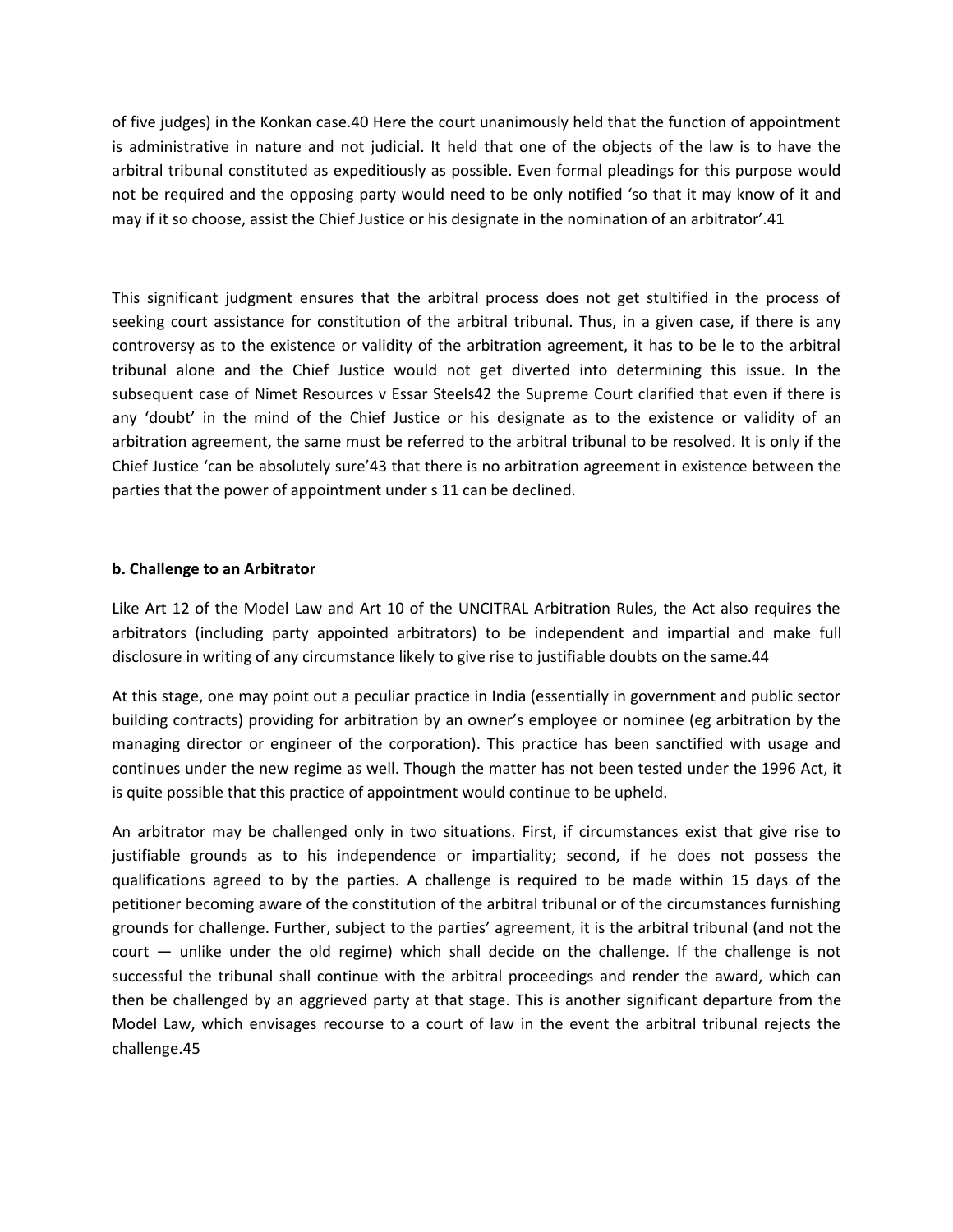The Indian courts have held that 'the apprehension of bias must be judged from a healthy, reasonable and average point of view and not on mere apprehension of any whimsical person. Vague suspicions of whimsical, capricious and unreasonable people are not our standard to regulate our vision.'46

#### **c. Termination of Mandate of an Arbitrator**

The Act provides that the mandate of an arbitrator shall terminate in two circumstances: (1) if he becomes de jure or de facto unable to perform his functions; or (2) if he fails to act without undue delay. If there is any controversy as to the above, a party may, unless otherwise agreed, apply to the court for a decision (the second instance of court intervention envisaged by the Act).

# **8. Jurisdiction of the Arbitral Tribunal**

Section 16 of the Act (corresponding to Art 16 of the Model Law) is a key provision of the Act. The section provides that the arbitral tribunal may rule on its own jurisdiction, including with respect to the existence or validity of the arbitration agreement. Further, the arbitration clause shall be treated as independent of the underlying contract and a decision that the contract is null and void shall not entail ipso jure the invalidity of the arbitration clause. Where the arbitral tribunal rejects an objection to its jurisdiction, it shall continue with the arbitral proceedings and make the award. Any challenge to the award would be available at that stage. If, on the other hand, the arbitral tribunal accepts the plea as to its lack of jurisdiction, an appeal shall lie to a court of law.47

This again marks a significant departure from the Model Law which contemplates recourse to a court from a decision of the arbitral tribunal rejecting a challenge to its jurisdiction. The Indian legislature's keenness to keep the courts out of the arbitral process thus becomes evident with every step of the legislation.

# **9. Arbitral proceedings**

# **a. Conduct of Arbitral Proceedings**

The arbitrators are masters of their own procedure and subject to parties' agreement, may conduct the proceedings 'in the manner they consider appropriate'. This power includes the power to determine the admissibility, relevance, materiality and weight of any evidence.48 The only restraint on them is that they shall treat the parties with equality and each party shall be given a full opportunity to present his case,49 which includes sufficient advance notice of any hearing or meeting.50 Neither the Code of Civil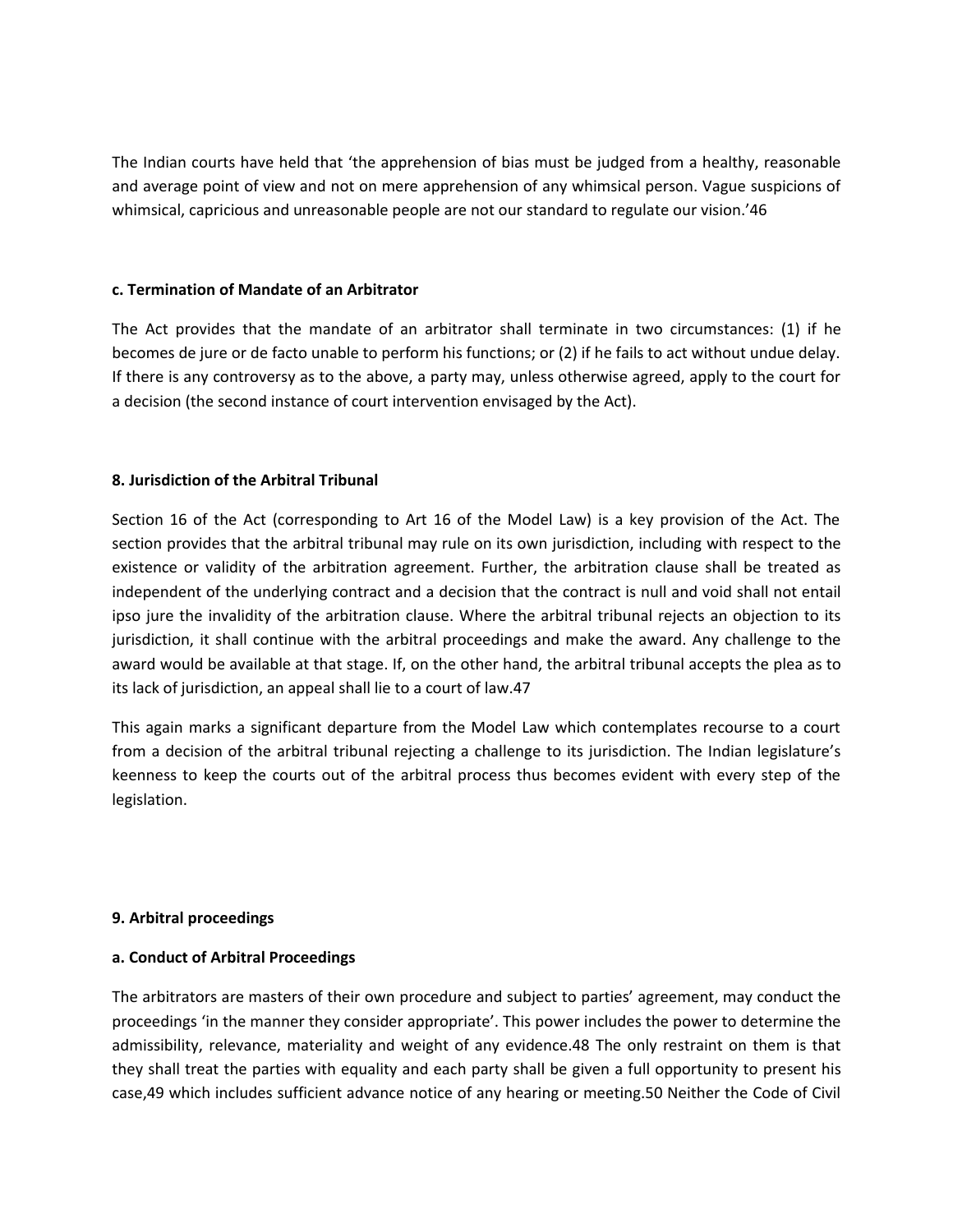Procedure 1908 ('CCP') nor the Indian Evidence Act 1872 apply to arbitrations.51 Unless the parties agree otherwise, the tribunal shall decide whether to hold oral hearings for the presentation of evidence or for arguments or whether the proceedings shall be conducted on the basis of documents or other material alone. However, the arbitral tribunal shall hold oral hearings if a party so requests (unless the parties have agreed that no oral hearing shall be held).52

The arbitrators have power to proceed ex parte where the respondent, without sufficient cause, fails to communicate his statement of defence or appear for an oral hearing or produce evidence. However, in such a situation the tribunal shall not treat the failure as an admission of the allegations by the respondent and shall decide the matter on the evidence, if any, before it. If the claimant fails to communicate his statement of claim, the arbitral tribunal shall be entitled to terminate the proceedings.53

#### **b. Taking of Evidence in Arbitral Proceedings**

The Indian Oaths Act 1969 extends to persons who may be authorised by consent of parties to receive evidence. This Act, thus, encompasses arbitral proceedings as well.54 Section 8 of the said Act states that every person giving evidence before any person authorised to administer oaths 'shall be bound to state the truth on such subject'. Thus, witnesses appearing before an arbitral tribunal can be duly sworn by the tribunal and be required to state the truth on oath and upon failure to do so, commit offences punishable under the Indian Penal Code.55 However, the arbitrators cannot force unwilling witnesses to appear before them and for this the court's assistance is provided vide s 27 of the Act. Under this provision the arbitral tribunal or a party with the approval of the tribunal may apply to the court seeking its assistance in taking evidence (this is also provided for in the Model Law). However, s 27 of the Act goes beyond the Model Law as it states that any person failing to attend in accordance with any order of the court or making any other default or refusing to give evidence or guilty of any contempt of the arbitral tribunal, shall be subject to like penalties and punishment as he may incur for like offences in suits tried before the court. Further, the court may either appoint a commissioner for taking evidence or order that the evidence be provided directly to the arbitral tribunal. These provisions extend to any documents to be produced or property to be inspected. Section 26 provides for appointment of experts by the arbitral tribunal for any specific issue. In such a situation, a party may be required to give the expert any relevant information or produce any relevant document, goods or property for inspection as may be required. It will be open to a party (or to the arbitral tribunal) to require the expert, after delivery of his report, to participate in an oral hearing where the parties would have an opportunity to put questions to him.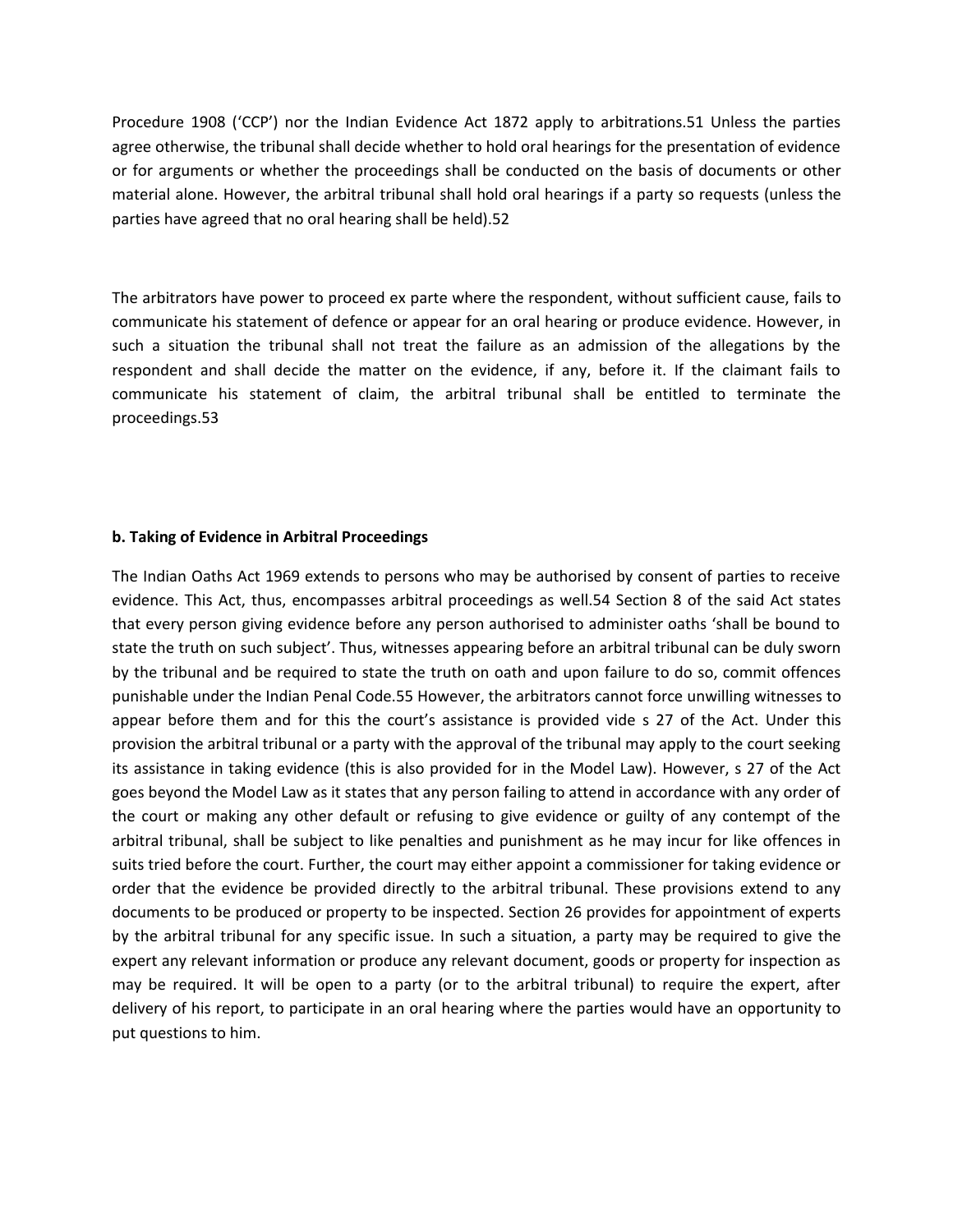#### **10. Governing Law**

For determining the rules of law applicable to the substance of the dispute, the law makes a distinction between international commercial arbitration and arbitration between Indian parties.56

In international commercial arbitration the arbitral tribunal shall decide the dispute in accordance with the rules of law designated by the parties as applicable to the substance of the dispute and, failing any such designation, the rules of law the tribunal considers appropriate given all the circumstances. Indian courts have long since accepted that in the absence of express or implied choice, the arbitrators would apply the law which has 'the closest and most real connection with the contract'.57

In arbitration between Indian parties, however, the tribunal is obliged to apply the substantive law for the time being in force in India.

The Act provides that where the award is for payment of money, the tribunal may include interest at such rate as it deems reasonable for the whole or part of the period between the date of accrual of the cause of action and the date of the award.58 Further, a sum directed to be paid by the arbitral tribunal shall (unless the award otherwise directs) carry interest at 18% per annum from the date of the award to the date of payment.59 The rather healthy rate of 18% interest from the date of the award till payment (not to be found in the Model Law) seems to be designed to deter any unwarranted challenge to the award. This rate of interest may, however, not apply to any foreign award being enforced in India, as the provision is to be found in Part I alone. For foreign awards, the rate of interest would be governed by the CCP which empowers the court to order pendente lite interest as well as interest from the date of decree to the date of payment. For commercial transactions, the rate of interest shall not exceed the contractual rate or where no contractual rate is specified, the rate at which moneys are lent or advanced by banks in relation to commercial transactions.60

# **11. General Powers of the Arbitral Tribunal**

There is a long line of case law which states that the arbitrator is the sole judge of the evidence before it. This is how a Supreme Court decision puts it:

Appraisement of evidence by the arbitrator is ordinarily never a matter which the Court questions and considers. The arbitrator in our opinion is the sole judge of the quality as well as the quantity of evidence and it will not be for the Court to take upon itself the task of being a judge of the evidence before the arbitrator.61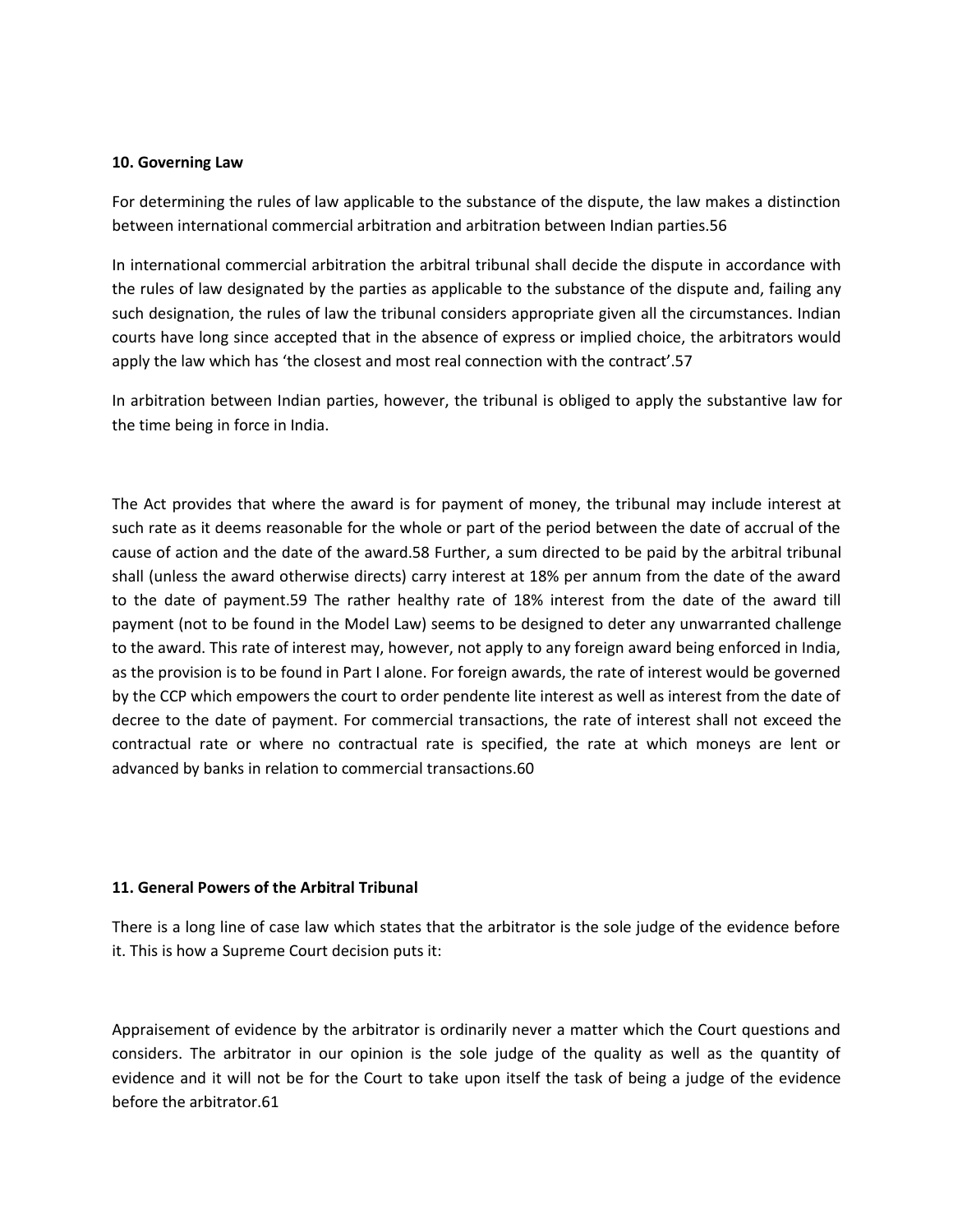Interpretation of a contract is an issue of law and also within the sole prerogative of an arbitrator:

When the arbitrator is required to construe a contract then merely because another view may be possible the court would not be justified in construing the contract in a different manner and then to set aside the award by observing that the arbitrator has exceeded his jurisdiction in making the award.62

The court by purporting to construe the contract cannot take upon itself the burden of saying that the construction was contrary to the contract and as such beyond jurisdiction.63 However, in construction contracts if there is no provision for escalation or for additional quantity of work, the arbitrator cannot allow the same.64

The arbitrator is bound to state the reasons for the award unless the parties have agreed otherwise or the award is on agreed terms (as a result of a settlement). An award, however, cannot be challenged for lack of adequate reasons65 (or indeed the reasonableness of the reasons66).

The arbitral tribunal is empowered to make typographical or clerical corrections to the award either on its own initiative or on an application of the parties.

The tribunal may at any time during the arbitral proceedings make an interim award on any matter with respect to which it may make a final award.67

#### **12. Arbitral Awards**

#### **a. Recourse against Awards**

A domestic award can be challenged and set aside only by way of an application under s 34 of the Act and only on the grounds contained thereunder. Section 34 is based on Art 34 of the Model Law. To paraphrase the provision, an award can be set aside if:

(1) the party making the application was under some incapacity; or (2) the arbitration agreement was not valid under the law agreed to by the parties (or applicable law); or (3) the party making the application was not given proper notice of the appointment of the arbitrator or of the arbitral proceedings or was otherwise unable to present his case; or (4) the award deals with a dispute not contemplated by or falling within the terms of submissions to arbitration or it contains decisions beyond the scope of the submissions to arbitration; or (5) the composition of the arbitral tribunal or the arbitral procedure was not in accordance with the agreement of the parties; or (6) the subject matter of the dispute was not capable of settlement by arbitration; or (7) the arbitral award is in conflict with the public policy of India.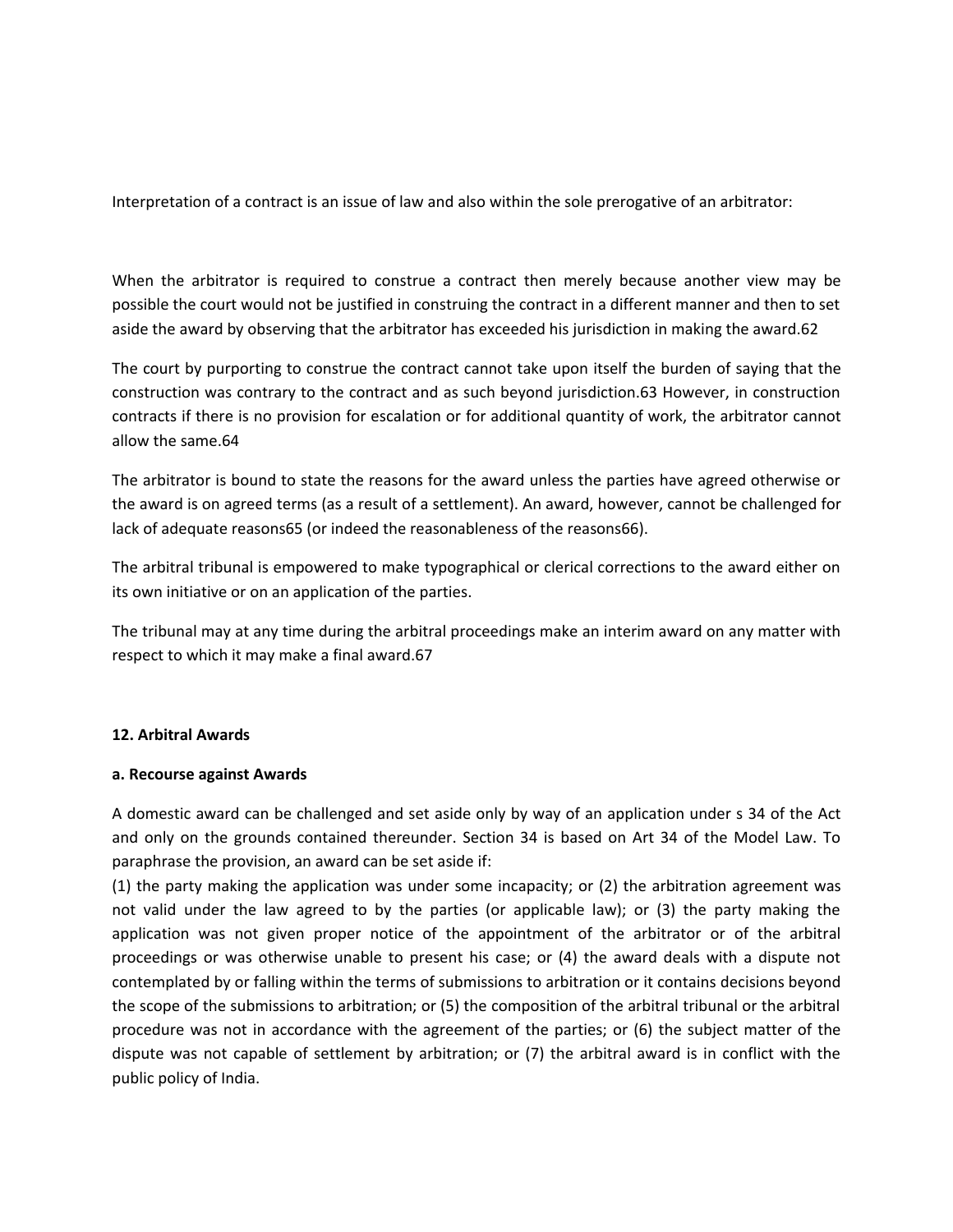Section 34 (deviating somewhat from the Model Law) goes on to add an 'Explanation' in relation to the ground of public policy to clarify that an award would be in conflict with the public policy of India if the same was affected by fraud or corruption or was in violation of the confidential requirements a ached to the conciliation proceedings provisions prescribed under the Act.68

An application for setting aside an award must be made within three months of receipt of the award by the applicant subject to a further extension of 30 days on sufficient cause being shown. An application beyond this period is time barred and further delay cannot be condoned.69

#### **b. The Saw Pipes Judgment**

The limited grounds of challenge provided for under s 34 reflect the very jurisprudence on which the Model Law is formulated, viz of trust in the arbitral process. It is abundantly clear that the courts have no power to get into the merits of the matter. However, this basic proposition was put to the test and suffered a setback in the case of ONGC v Saw Pipes Ltd.70 There the court succumbed to the temptation to 'correct' perceived errors of judgment. The court was concerned with an arbitral award which disallowed liquidated damages. The Indian law of liquidated damages is contained in s 74 of the Indian Contract Act 1872.71 The position is different from common law in as much as 'reasonableness of the compensation' becomes an issue even where liquidated damages are stipulated. The Supreme Court in Saw Pipes came to the conclusion that the impugned award, in so far as it disallowed liquidated damages on the premise that they have to be proved, was legally fl awed. In the process it held as a matter of law, that an award can also be challenged on the ground that it contravenes 'the provisions of the Act or any other substantive law governing the parties or is against the terms of the contract'.72 Further, the judgment expanded the concept of public policy to add that the award would be contrary to public policy if it is 'patently illegal'. An earlier Supreme Court decision, by a larger bench, in the case of Renu Sagar Power Co v General Electric Corporation73 had construed the ground of 'public policy' narrowly as confined to the 'fundamental policy of Indian law or the interest of India or justice or morality'. The Supreme Court in Saw Pipes distinguished Renu Sagar II on the ground that the said judgment was in the context of a foreign award. The reasoning of the court is that in foreign arbitration, the award would be subject to being set aside or suspended by the competent authority under the relevant law of that country, whereas in domestic arbitration there is no such recourse and the award attains finality74 (thus, the greater need for judicial scrutiny).

Hence, the ratio of Saw Pipes in so far as the expansion of public policy is concerned, would be confined only to domestic awards. The expansion of s 34 to include 'patent illegality' may also not apply to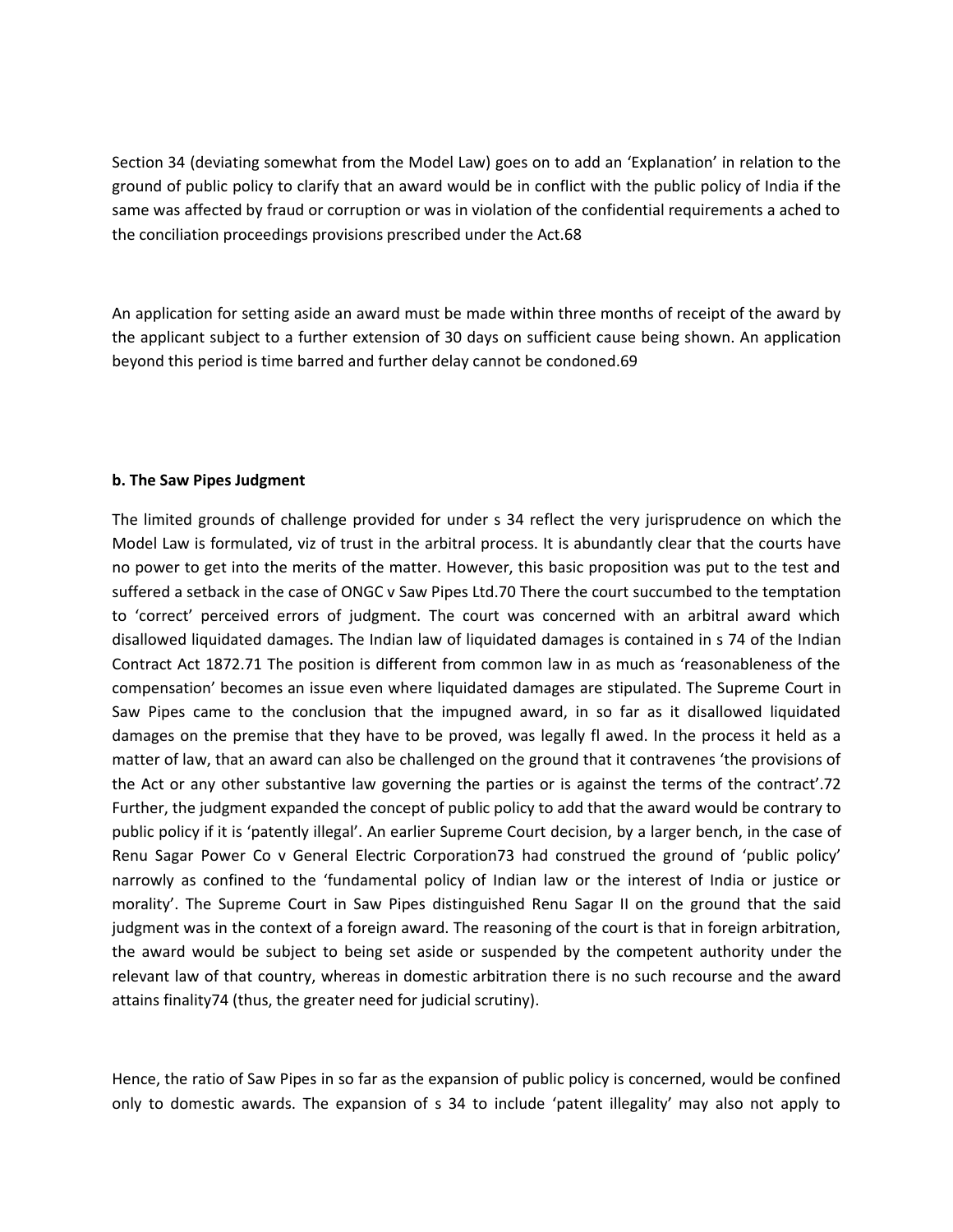foreign awards since this expansion was premised by the court on the provisions of Part I of the Act (which would not apply to foreign awards). Thus, foreign awards would be saved from the application of the said judgment.

The case of Saw Pipes makes a significant dent in the jurisprudence of arbitration in India. The judgment has come in for some sharp criticism. Eminent jurist and lawyer Mr FS Nariman minced no words when he said that the judgment has:

virtually set at naught the entire Arbitration and Conciliation Act of 1996 …

To have introduced — by judicial innovation — a fresh ground of challenge and placed it under the head of 'Public Policy', was first contrary to the established doctrine of precedent — the decision of a Bench of three Judges being binding on a Bench of two Judges. It was also contrary to the plain intent of the new 1996 Law — viz., the need for finality in alternate methods of dispute resolution without Court interference.

If Courts continue to hold that they have the last word on facts and on law — notwithstanding consensual agreements to refer matters necessarily involving facts and law to adjudication by arbitration — the 1996 Act might as well be scrapped.

The Division Bench decision of the two Judges of the Court has altered the entire road-map of Arbitration Law and put the clock back to where we started under the old 1940 Act.75

The Saw Pipes judgment skews the delicate balance, carefully crafted by the Model Law (and enshrined in s 34), between finality of arbitral awards on one hand and permissible judicial review on the other. The judgment is quite contrary to both the letter and spirit of arbitration law in India. The judgment is especially unsuitable for India, where courts are bogged down with enormous workload. In such a situation, to open the door to challenge on merits  $-$  howsoever guardedly  $-$  is to undermine the efficacy of this dispute resolution mechanism.

# **13. Enforcement of Foreign Awards**

This brings us to Part II of the Act. The Act provides for enforcement of both the New York Convention awards and the Geneva Convention awards vide Part II thereof. India is not a party to the Convention on the Settlement of Investment Disputes between States and Nationals of Other States 1965 ('Washington Convention') or indeed any other convention or treaty pertaining to enforcement of foreign arbitral awards.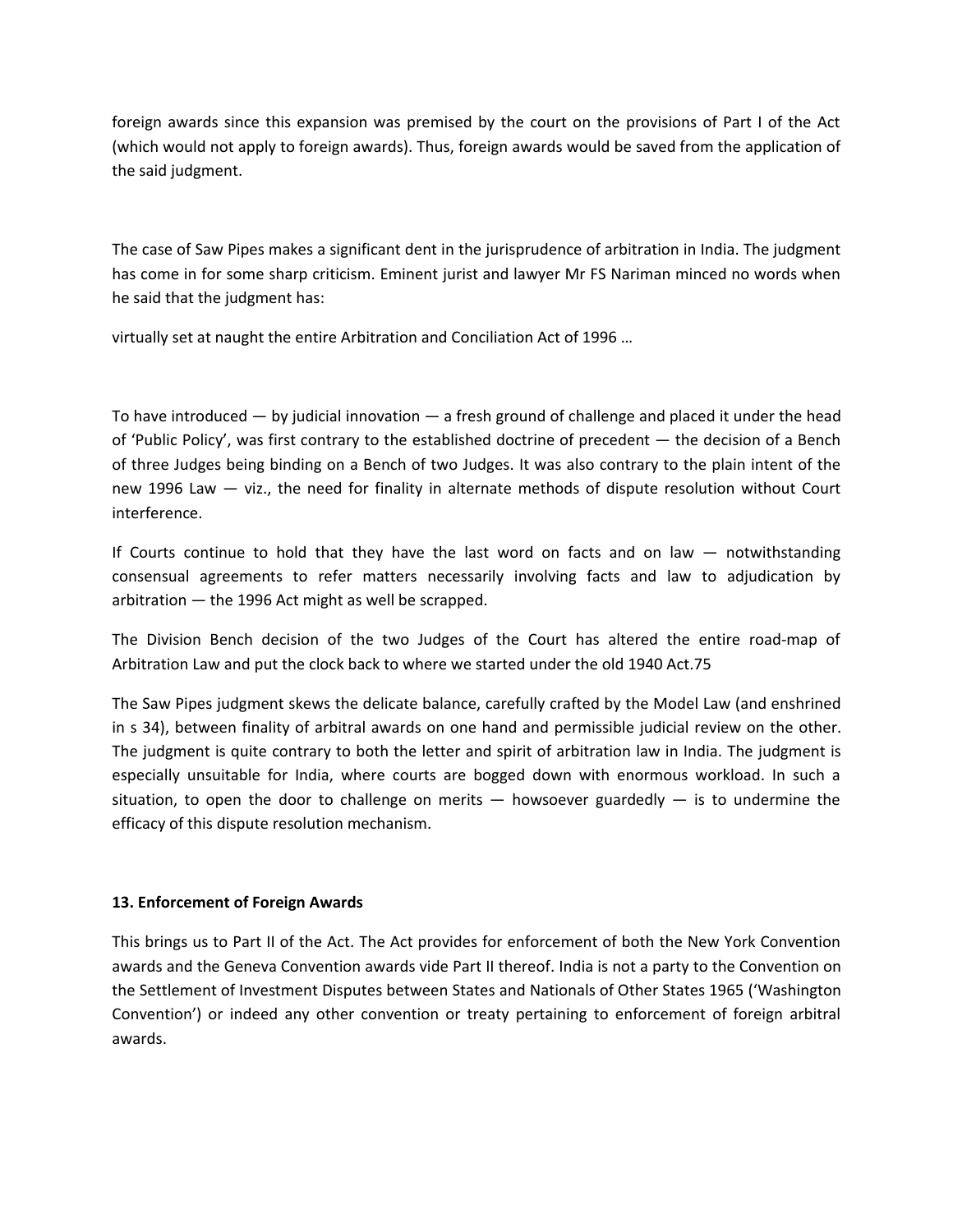For the purposes of this article, we deal with the provisions relating to the New York Convention alone (since the provisions pertaining to the Geneva Convention are now otiose).

#### **a. Definition of Foreign Award**

This is contained in s 44 of the Act. A peculiar feature of Indian law is that a foreign award by definition means an award passed in such territory as the Central Government by notification may declare to be a territory to which the New York Convention applies. Hence, even if a country is a signatory to the New York Convention, it does not ipso facto mean that an award passed in such country would be enforceable in India. There has to be further notification by the Central Government declaring that country to be a territory to which the New York Convention applies.

The reservation carved out by the Indian legislation (though in terms of and permitted by the New York Convention) may well prove to be a legal trap for the unwary. Only 43 countries have been notified so far by the Indian government. Thus, while France, Germany, United Kingdom, United States of America, Japan and Singapore have been notified; Hong Kong and Australia (amongst many others) have not yet been notified.76

# **14. Reference of Parties to Arbitration**

Section 45 of the Act provides that notwithstanding anything contained in the CCP, a judicial authority when seized of an action in respect of a matter where the parties have entered into an arbitration agreement shall, at the request of any party, refer the parties to arbitration. The only exception is if the court finds the agreement to be null and void, inoperative or incapable of being performed. It would be noticed that this section (though in tune with Art 8 of the Model Law) is a little different from its corresponding provision in the Act for domestic arbitrations (s 8) in as much as it permits a court to retain jurisdiction on the ground that the arbitration agreement is null and void, inoperative or incapable of being performed. So while these contentions would not furnish grounds for avoiding the arbitral process in a domestic arbitration, the position in relation to foreign arbitrations would be different. This difference in the Act between Indian and foreign arbitrations is possibly premised on the fact that it may be too harsh to compel an Indian party to undergo arbitration in a foreign country if it could demonstrate that the arbitration agreement is null and void, inoperative or incapable of being performed (and in any case the Model Law also envisages court intervention to this extent).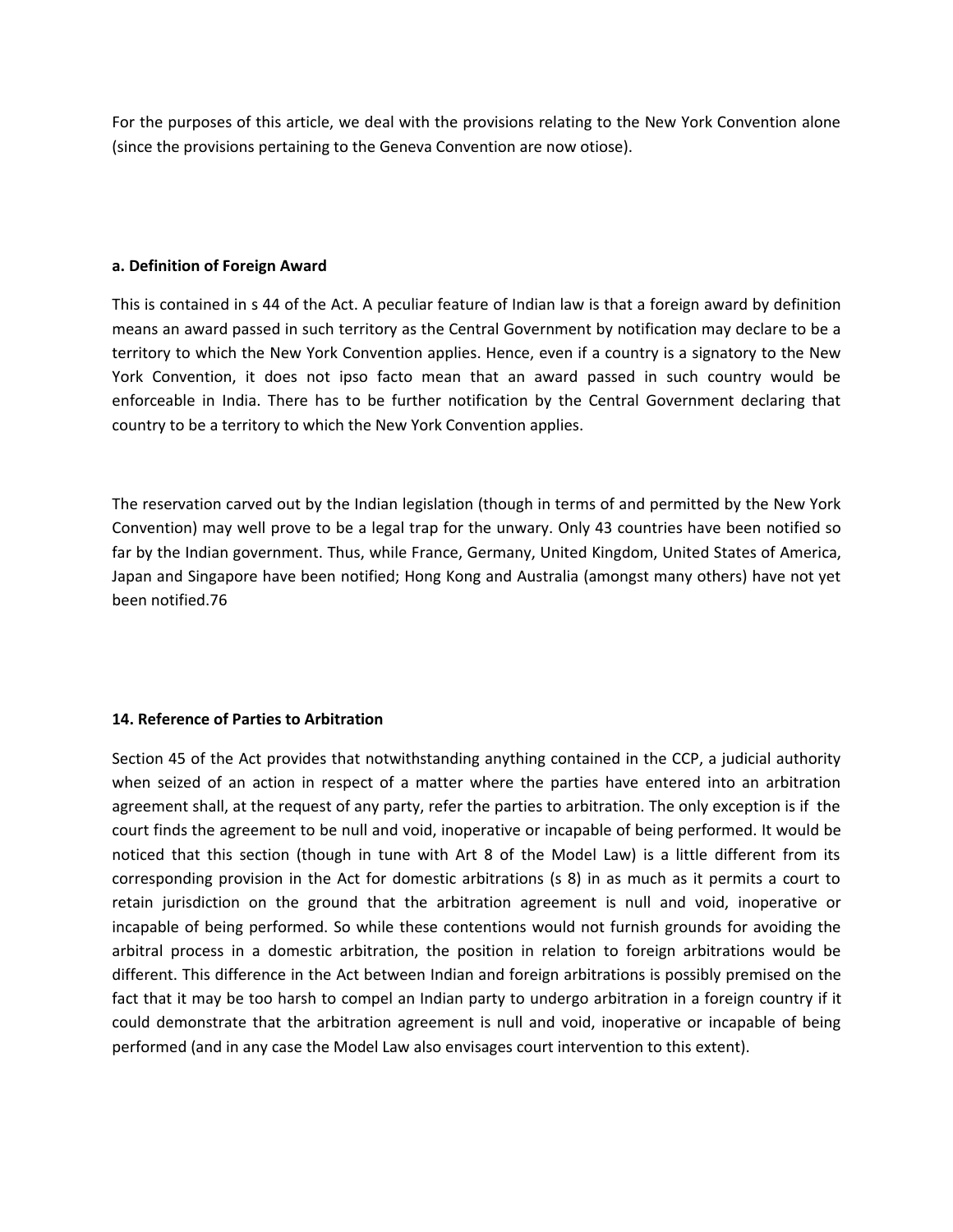An interesting issue arose in Shin-Etsu Chemical Co Ltd v Aksh Optifibre Ltd77 as to whether a ruling by the court on the validity or otherwise of an arbitration agreement is to be on a prima facie basis or a final decision. If it were to be a final decision, it would involve a full trial and consequently years and years of judicial proceedings which would frustrate the arbitration agreement. Keeping this and the object of the Act in mind, the Supreme Court, by a 2:1 decision, held that a challenge to the arbitration agreement under s 45 on the ground that it is 'null and void, inoperative or incapable of being performed' is to be determined on a prima facie basis. It said:

If it were to be held that the finding of the court under Section 45 should be a final, determinative conclusion, then it is obvious that, until such a pronouncement is made, the arbitral proceedings would have to be in limbo. This evidently defeats the credo and ethos of the Act, which is to enable expeditious arbitration without avoidable intervention by judicial authorities.

This would mean that a court decision under s 45 would not operate as res judicata and the aggrieved party would be able to challenge the same in subsequent proceedings. Thus, in effect, a person challenging an arbitration agreement on the ground that it is null and void, inoperative or incapable of being performed would have three rounds to vent his grievances: the first, under s 45 before an Indian court; the second time around before the arbitral tribunal itself; and, finally, at the stage of enforcement of the arbitral award. The judgment of the Supreme Court is no doubt welcome. Any other interpretation would have brought about a situation where it would take very little for a dishonest litigant to derail a foreign arbitration. At the same time an issue would remain as to what is to be done in cases where the court does in fact come to a conclusion that the arbitral agreement is null and void, inoperative or incapable of being performed. A decision to this effect is appealable under s 50 of the Act. Thus, a ruling on a prima facie view alone would not be satisfactory. One of the judges addressed this and held that if the court were to arrive at a prima facie conclusion that the agreement is in fact null and void, it would go ahead and hold a full trial and enter a final verdict. In such a situation, therefore, a foreign arbitration may well come to a halt pending final decision from an Indian court, but otherwise proceedings under s 45 would not have any significant effect impeding progress of a foreign arbitration.

# **15. Conditions for Enforcement of Foreign Award**

Where the court78 is satisfied that a foreign award is enforceable, it shall be deemed to be a decree of that court.79 Grounds for refusal of enforcement are provided for under s 48 of the Act and these are virtually the same as the New York Convention grounds (and, therefore, not markedly different from the Model Law). There are two noteworthy differences between ss 48 and 34. Section 34 (in relation to domestic awards) permits the court to set aside an award; whereas s 48 provides only for refusal to enforce a foreign award. (Refusal to enforce an award would not therefore by itself prevent an applicant from seeking to enforce it in some other jurisdiction.) There is no provision in Indian law for setting aside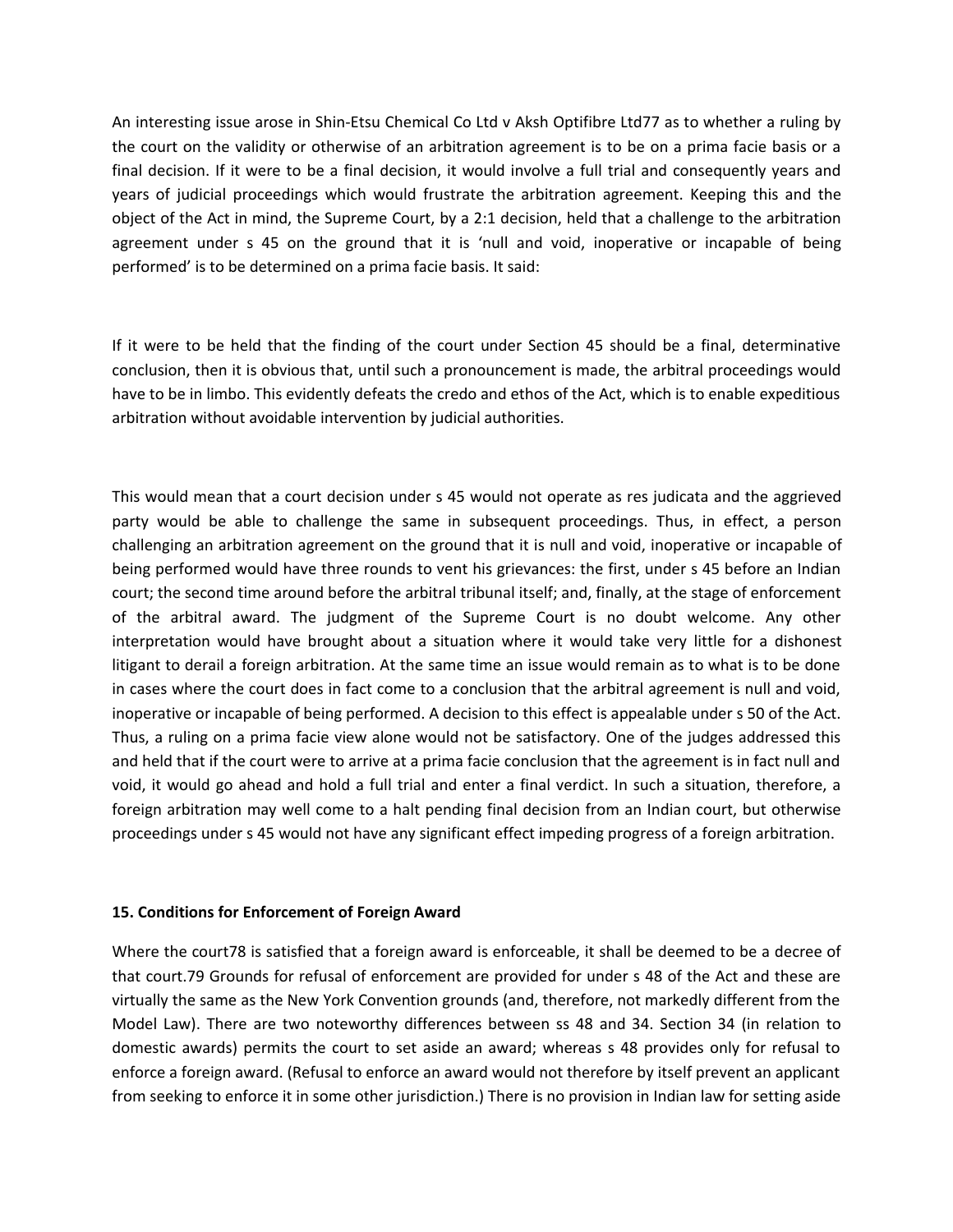a foreign award. Thus, if a foreign award is to be set aside in India, the only remedy would be by way of a civil suit under the Specific Relief Act 1963.80 The second difference between ss 34 and 48 is that the latter (in relation to foreign awards) contains an additional ground under which the court could decline to enforce a foreign award and that is if the award has not yet become binding on the parties, or has been set aside or superseded by a competent authority of the country in which, or under the laws of which, the award was made. (The second difference flows from the provisions of the New York Convention.)

Earlier, in relation to s 34, it was pointed out how the ground of 'public policy' has been narrowly construed by the Supreme Court inRenu Sagar II.81 In that case, a three-judge bench of the Supreme Court after an in-depth consideration of the case law opted for the narrow interpretation of the 'public policy' ground as affording a challenge to enforcement of an award. The court held that the award may be refused to be enforced if it 'is contrary to (i) fundamental policy of Indian law; or (ii) the interests of India; or (iii) justice or morality'.82

If the court is satisfied that the foreign award is enforceable, the same shall be deemed to be a decree of the court. The Supreme Court has held83 that no separate application need be filed for execution of the award. A single application for enforcement of award would undergo a two-stage process. In the first stage, the enforceability of the award, having regard to the requirements of the Act (New York Convention grounds) would be determined. Once the court decides that the foreign award is enforceable, it shall proceed to take further steps for execution of the same.84

An appeal shall lie from an order of the court refusing to enforce a foreign award. However, interestingly (unlike for domestic awards), there is no appeal provided for against an order of the court rejecting objections to enforce the award.85 Hence, an order upholding the foreign award is not appealable. However, the constitutional remedy by way of a (discretionary) Special Leave Petition to the Supreme Court of India would still be maintainable.86

# **E. Conclusion**

Thus to conclude, India has put in place a progressive piece of legislation which is essentially based on the Model Law and the UNCITRAL Arbitration Rules. Any departure therefrom is essentially aimed at keeping court intervention at bay. The courts of the land (by and large) are in tune with the spirit of the law: witness, for instance, a constitution bench of the Supreme Court holding that the Chief Justice of India or the Chief Justice of the High Court (as the case may be) would exercise administrative and not judicial functions in the matter of appointment of arbitrators. The Saw Pipes decision87 is no doubt a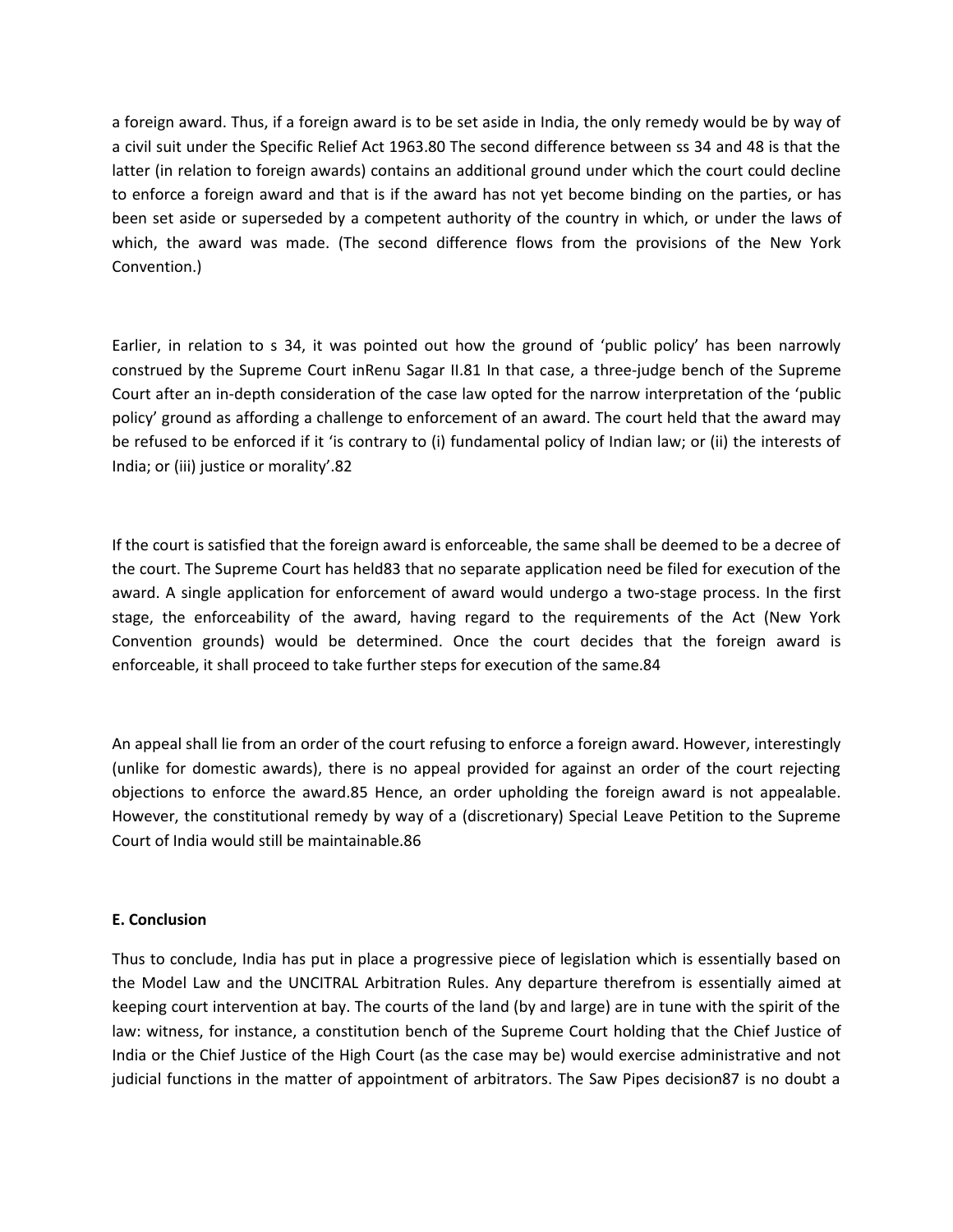retrogressive step. However, it is hoped that when the opportune moment arrives, the decision will be reviewed.

India has an effective law in place. What it now needs is inculcation of the culture of arbitration within the bar, the bench and the arbitral community. The baggage of the past needs to be dropped so that India, indeed, has an attractive arbitration mechanism on offer.

\* BA (Hons) (English Literature), LLB (University of Delhi); Partner, Kachwaha & Partners, India.

1 Guru Nanak Foundation v Ra an Singh & Sons 1981 (4) SCC 634.

2 General Assembly Resolution 40/72, adopted on 11 December 1985 ('Model Law').

3 General Assembly Resolution 31/98, adopted on 15 December 1976 ('UNCITRAL Arbitration Rules').

4 Konkan Railway Corporation v Mehul Construction Co 2000 (7) SCC 201.

5 New York, 10 June 1958 ('New York Convention').

6 Geneva, 26 September 1927 ('Geneva Convention').

7 2002 (4) SCC 105 ('Bhatia').

8 Effective 1 January 1998 ('ICC Rules').

9 2003 (9) SCC 79.

10 Supra, n 7.

11 'This Part shall not affect any other law for the time being in force by virtue of which certain disputes may not be submitted to arbitration': the Act s 2(3).

12 Smita Conductors Ltd v Euro Alloys Ltd 2001 (7) SCC 728.

13 Section 7.

14 1984 (4) SCC 679 ('Renu Sagar I').

15 [1947] 2 All ER 260.

16 Sulochana Uppal v Surinder Sheel Bhakri AIR 1991 Del 138.

17 Lakshmi Narain v Raghbir Singh AIR 1956 Punj 249; Fertiliser Corp of India v Chemical Construction Corp ILR 1974 Bom 856 (DB); Keventer Agro Ltd v Seegram Comp Ltd, Apo 498 of 1997 dated 27 January 1998 (Cal).

18 1999 (5) SCC 651.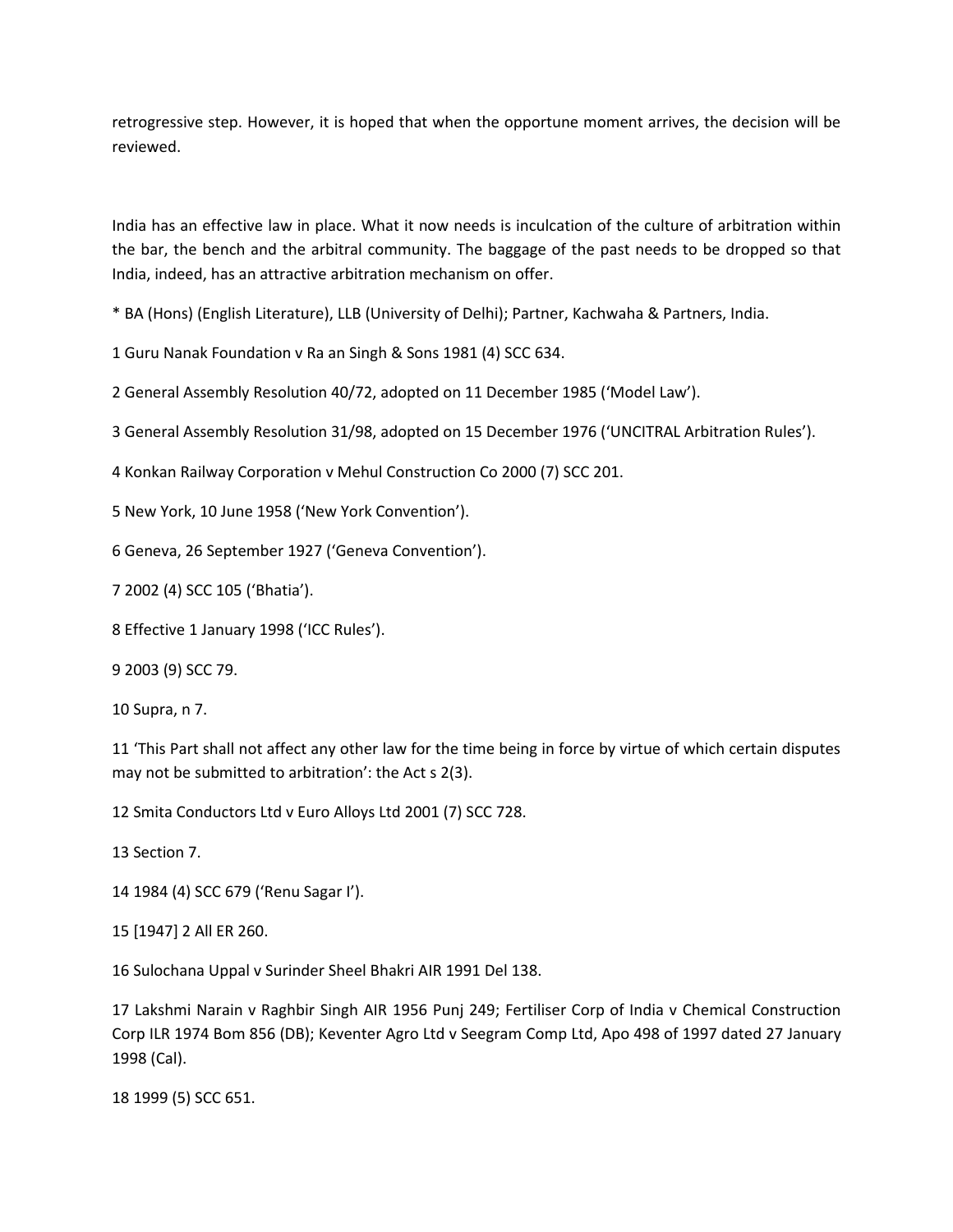19 Fourth Edition, Bu erworths (Arbitration, Vol 2, para 503).

20 2003 (6) SCC 503.

21 Ibid at 515.

22 Haryana Telecom v Sterlite Industries 1999 (5) SCC 688.

23 2004 (7) SCC 447.

24 1998 (3) SCC 573.

25 Second Edition, 1989, Butterworths.

26 Twenty-first Edition, 1997, Sweet & Maxwell.

27 Supra, n 24 at 585.

28 A somewhat confusing expression borrowed from taxing statutes.

29 Section 2(f).

30 2003 (12) SCC 140.

31 Id at 144.

32 2003 (5) SCC 531.

33 'Court' is defined vide s 2(e) to mean the principal civil court of original jurisdiction, having jurisdiction to decide the question forming the subject matter of the arbitration (if the same had been the subject matter of a suit). This would thus mean either the District Court or the High Court of a state (as in some states, High Courts have original civil jurisdiction beyond a certain pecuniary limit).

34 1999 (2) SCC 479.

35 Id at 488.

36 2004 (9) SCC 619.

37 Section 37.

38 Model Law, Arts 6 and 11.

39 2002 (2) SCC 388 at 405.

40 Ie Konkan Railway Corporation v Rani Construction Pvt Ltd 2002 (2) SCC 388.

41 Id at 406.

42 2000 (7) SCC 497.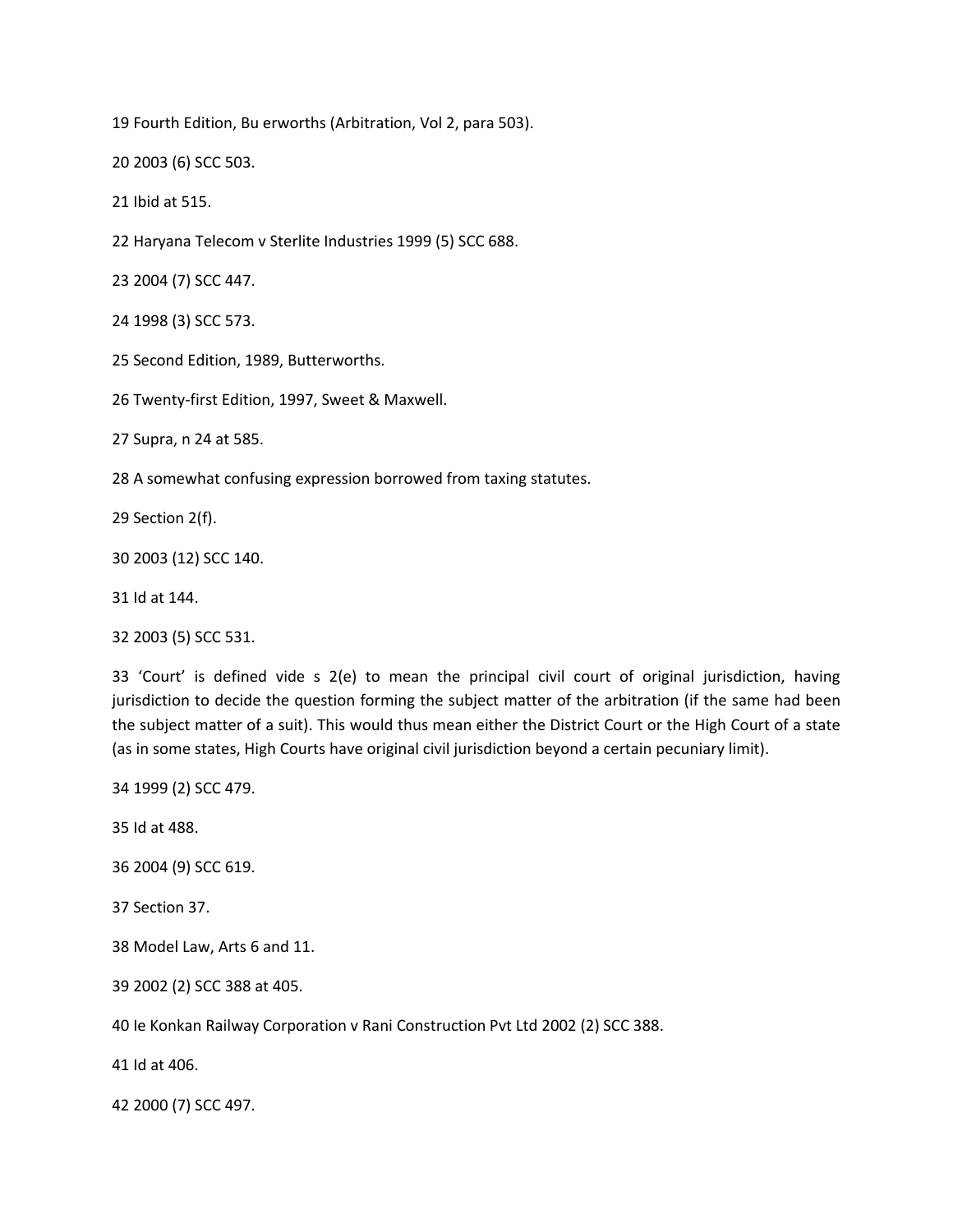43 Id at 500.

44 Section 12.

45 Model Law, Art 13.

46 International Airports Authority of India v KD Bali & Anor 1988 (2) SCC 360.

47 Section 37.

48 Section 19(3) and (4).

49 Section 18.

50 Section 24(2).

51 The Act, s 19; Evidence Act, s 1.

52 Section 24.

53 Section 25.

54 Raipur Development Authority v Chokhamal Contractors 1989 (2) SCC 721.

55 Penal Code, ss 191 and 193.

56 Section 28(1)(a).

57 British India Steam Navigation Co v S Cashew Industries 1990 (3) SCC 481 at 496.

58 Section 31(7)(a).

59 Section 31(7)(b).

60 CCP, s 34.

61 Municipal Corporation of Delhi v Jagan Nath Ashok Kumar 1987 (4) SCC 497.

62 HP State Electricity Board v RJ Shah & Co 1999 (4) SCC 214 at 225, para 25.

63 PV Subba Naidu v Government of AP 1998 (9) SCC 407 at 409, para 6.

64 Ramachandra Reddy v State of Andhra Pradesh 2001 (4) SCC 241.

65 Sudarsan Trading Co v Government of Kerala 1989 (2) SCC 38.

66 Ibid.

67 Section 31(6).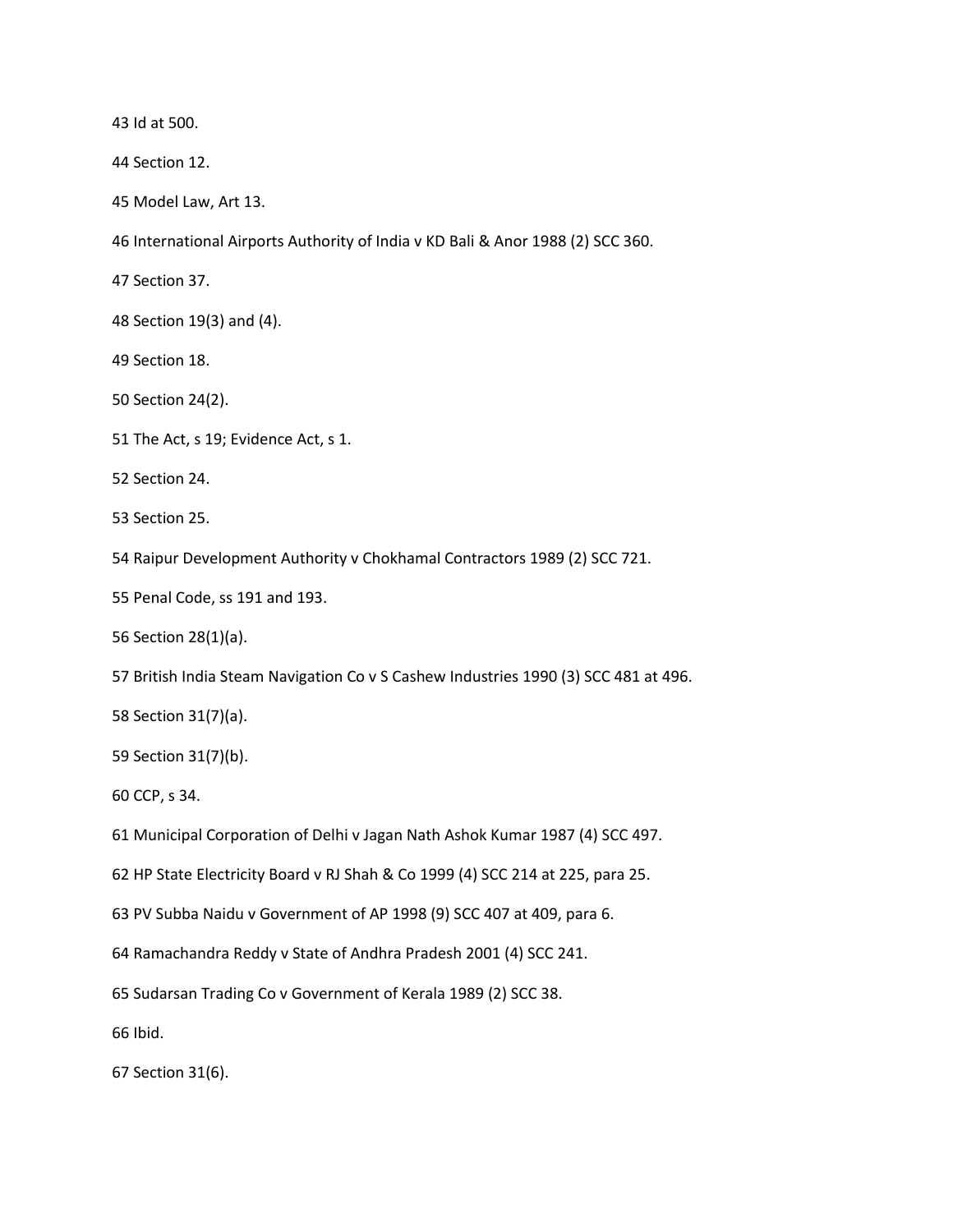68 Sections 75 and 81: s 75 states that the parties shall keep confidential all matters relating to the conciliation proceedings and s 81 provides that the parties shall not rely on or introduce as evidence in any arbitral or judicial proceedings any proposal, view or suggestion made or exchanged by a party to the conciliator.

69 Union of India v Popular Construction Co 2001 (8) SCC 470.

70 2003 (5) SCC 705 ('Saw Pipes').

71 Section 74 of the Contract Act, in so far as relevant, provides as follows:

Compensation of breach of contract where penalty stipulated for When a contract has been broken, if a sum is named in the contract as the amount to be paid in case of such breach, or if the contract contains any other stipulation by way of penalty, the party complaining of the breach is entitled, whether or not actual damage or loss is proved to have been caused thereby to receive from the party who has broken the contract reasonable compensation not exceeding the amount so named or, as the case may be, the penalty stipulated for.

72 Saw Pipes, supra, n 70 at 744–745.

73 1994 Supp (1) SCC 644 ('Renu Sagar II').

74 Supra, n 70 at 723.

75 From the transcript of a speech delivered by Mr FS Nariman at the inaugural session of 'Legal Reforms in Infrastructure', New Delhi, 2 May 2003.

76 For a complete list of the countries notified, see GK Kwatra, The Arbitration and Conciliation Law of India (2003) published by the Indian Council of Arbitration.

77 2005 (6) SCALE 561.

78 The enforcement proceedings must be brought before a court within whose jurisdiction the aggrieved party has at least some property situated: 1995 Supp (2) SCC 280.

79 Section 49.

80 Pratabmull Rameshwar v KC Sethia AIR 1960 Calcu a 702.

81 Supra, n 73.

82 Id at 682.

83 Fuerst Day Lawson v Jindal Exports Ltd 2001 (6) SCC 356.